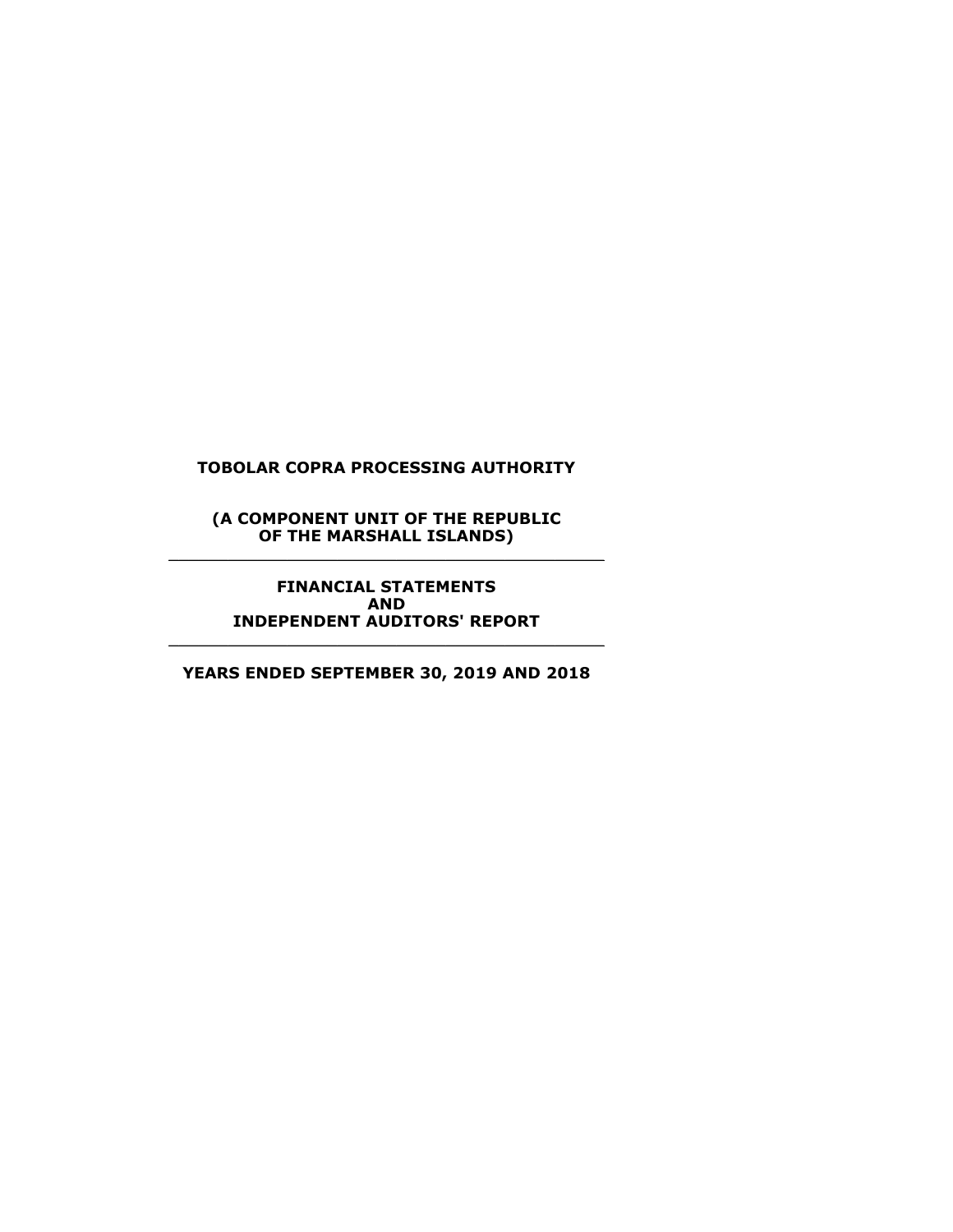# Years Ended September 30, 2019 and 2018 Table of Contents

|     |                                                                                                                                                                                            | Page No. |
|-----|--------------------------------------------------------------------------------------------------------------------------------------------------------------------------------------------|----------|
| Ī.  | INDEPENDENT AUDITORS' REPORT                                                                                                                                                               | 1        |
| H.  | MANAGEMENT'S DISCUSSION AND ANALYSIS                                                                                                                                                       | 3        |
| HL. | <b>FINANCIAL STATEMENTS</b>                                                                                                                                                                |          |
|     | Statements of Net Position                                                                                                                                                                 | 7        |
|     | Statements of Revenues, Expenses and Changes in Net Position                                                                                                                               | 8        |
|     | Statements of Cash Flows                                                                                                                                                                   | 9        |
|     | Notes to Financial Statements                                                                                                                                                              | 10       |
| IV. | INDEPENDENT AUDITORS' REPORT ON COMPLIANCE WITH<br>LAWS AND REGULATIONS                                                                                                                    |          |
|     | Independent Auditors' Report on Internal Control Over Financial<br>Reporting and on Compliance and Other Matters Based on an<br>Audit of Financial Statements Performed in Accordance With |          |
|     | Government Auditing Standards                                                                                                                                                              | 21       |
|     | Schedule of Findings and Responses                                                                                                                                                         | 23       |
|     | Unresolved Prior Year Findings                                                                                                                                                             | 27       |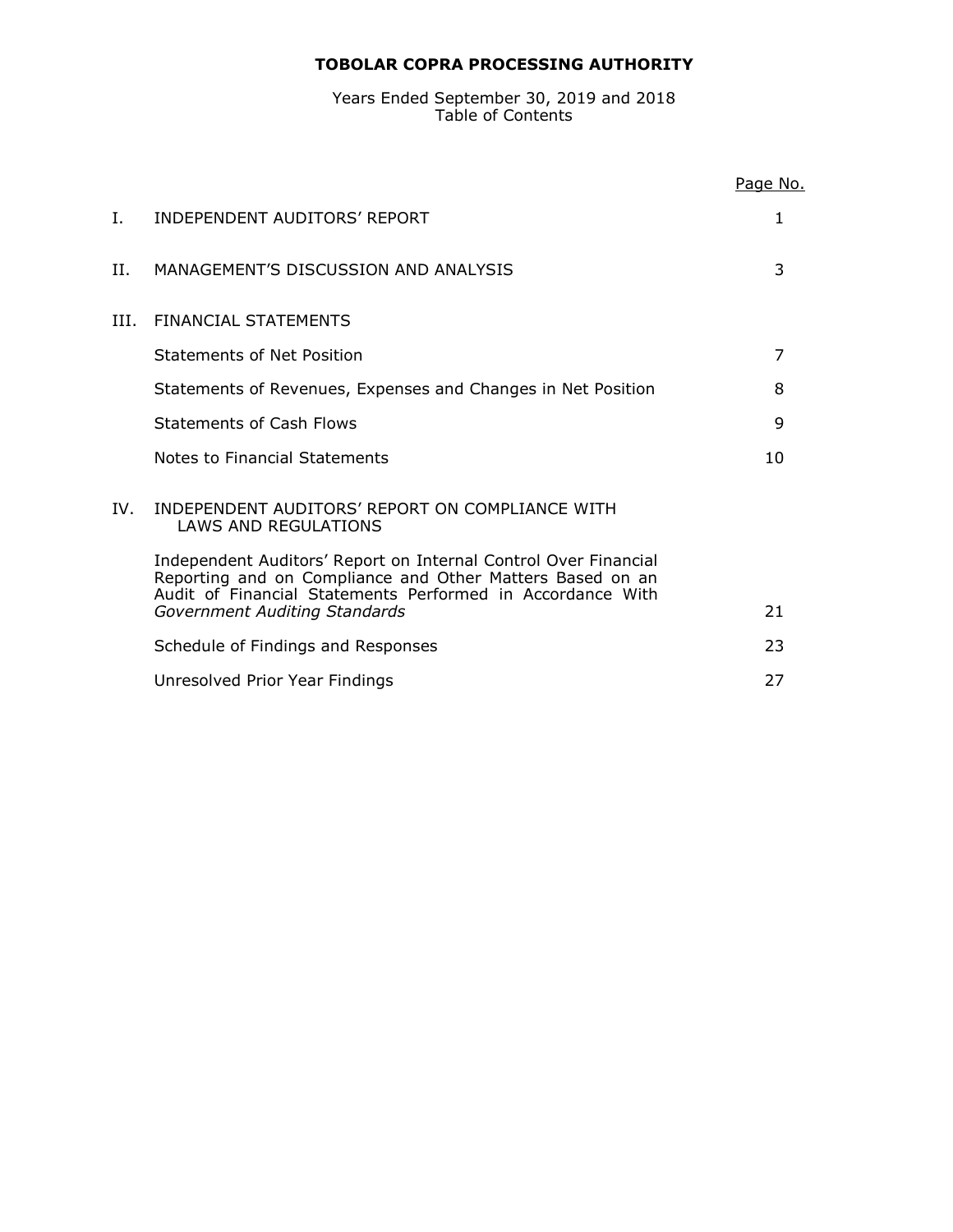# Deloitte.

Deloitte & Touche LLP 361 South Marine Corps Drive Tamuning, GU 96913 USA

Tel: +1 (671) 646-3884 Fax: +1 (671) 649-4265

www.deloitte.com

# **INDEPENDENT AUDITORS' REPORT**

Board of Directors Tobolar Copra Processing Authority:

# **Report on the Financial Statements**

We have audited the accompanying financial statements of Tobolar Copra Processing Authority (TCPA), a component unit of the Republic of the Marshall Islands, which comprise the statements of net position as of September 30, 2019 and 2018, and the related statements of revenues, expenses and changes in net position and of cash flows for the years then ended, and the related notes to the financial statements.

# *Management's Responsibility for the Financial Statements*

Management is responsible for the preparation and fair presentation of these financial statements in accordance with accounting principles generally accepted in the United States of America; this includes the design, implementation, and maintenance of internal control relevant to the preparation and fair presentation of financial statements that are free from material misstatement, whether due to fraud or error.

# *Auditors' Responsibility*

Our responsibility is to express an opinion on these financial statements based on our audits. We conducted our audits in accordance with auditing standards generally accepted in the United States of America and the standards applicable to financial audits contained in *Government Auditing Standards,* issued by the Comptroller General of the United States. Those standards require that we plan and perform the audit to obtain reasonable assurance about whether the financial statements are free from material misstatement.

An audit involves performing procedures to obtain audit evidence about the amounts and disclosures in the financial statements. The procedures selected depend on the auditor's judgment, including the assessment of the risks of material misstatement of the financial statements, whether due to fraud or error. In making those risk assessments, the auditor considers internal control relevant to the entity's preparation and fair presentation of the financial statements in order to design audit procedures that are appropriate in the circumstances, but not for the purpose of expressing an opinion on the effectiveness of the entity's internal control. Accordingly, we express no such opinion. An audit also includes evaluating the appropriateness of accounting policies used and the reasonableness of significant accounting estimates made by management, as well as evaluating the overall presentation of the financial statements.

We believe that the audit evidence we have obtained is sufficient and appropriate to provide a basis for our audit opinion.

# *Opinion*

In our opinion, the financial statements referred to above present fairly, in all material respects, the financial position of TCPA as of September 30, 2019 and 2018, and the results of its operations and its cash flows for the years then ended in accordance with accounting principles generally accepted in the United States of America.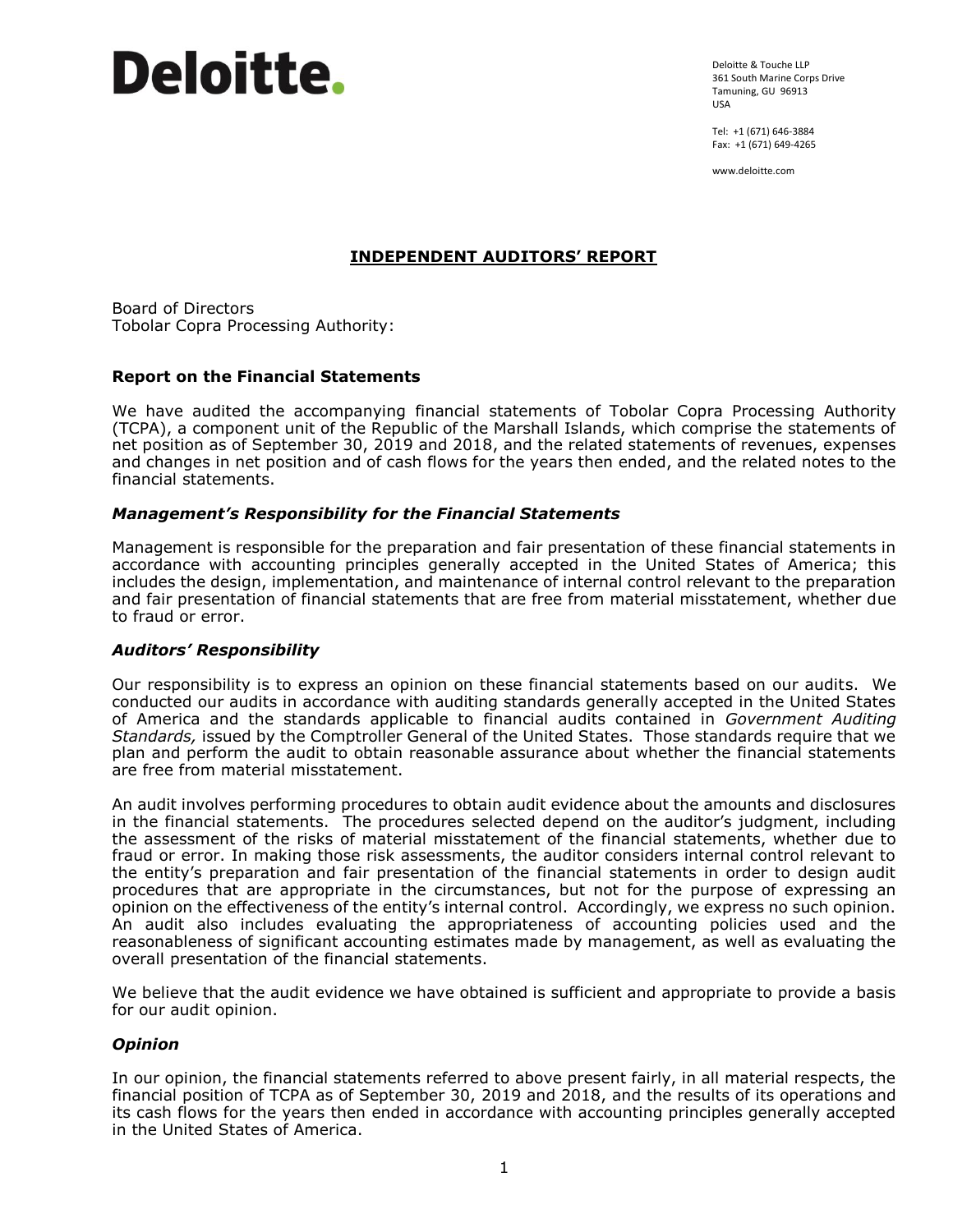# Deloitte.

# *Emphasis of Matters*

# *Receivable from Affiliates*

As discussed in Note 4 to the financial statements, TCPA is currently negotiating with Marshall Islands Shipping Corporation (MISC) to determine the ultimate collectability of certain receivables due from MISC.

### *Going Concern*

The accompanying financial statements have been prepared assuming that TCPA will continue as a going concern. As discussed in Note 12 to the financial statements, TCPA's recurring losses from operations raise substantial doubt about its ability to continue as a going concern. Management's plans concerning these matters are also discussed in Note 12 to the financial statements. The financial statements do not include any adjustments that might result from the outcome of this uncertainty.

# *COVID-19*

As discussed in Note 13 to the financial statements, TCPA has determined that the COVID-19 pandemic may negatively impact its business, results of operations and net position. TCPA is unable to reasonably estimate its ultimate financial impact.

Our opinion is not modified with respect to these matters.

# *Other Matters*

# *Required Supplementary Information*

Accounting principles generally accepted in the United States of America require that the management's discussion and analysis on pages 3 to 6 be presented to supplement the financial statements. Such information, although not a part of the financial statements, is required by the Governmental Accounting Standards Board who considers it to be an essential part of financial reporting for placing the financial statements in an appropriate operational, economic, or historical context. We have applied certain limited procedures to the required supplementary information in accordance with auditing standards generally accepted in the United States of America, which consisted of inquiries of management about the methods of preparing the information and comparing the information for consistency with management's responses to our inquiries, the financial statements, and other knowledge we obtained during our audit of the financial statements. We do not express an opinion or provide any assurance on the information because the limited procedures do not provide us with sufficient evidence to express an opinion or provide any assurance.

# **Other Reporting Required by** *Government Auditing Standards*

In accordance with *Government Auditing Standards*, we have also issued our report dated August 19, 2020, on our consideration of TCPA's internal control over financial reporting and on our tests of its compliance with certain provisions of laws, regulations, contracts, and grant agreements and other matters. The purpose of that report is solely to describe the scope of our testing of internal control over financial reporting and compliance and the results of that testing, and not to provide an opinion on the effectiveness of TCPA's internal control over financial reporting or on compliance. That report is an integral part of an audit performed in accordance with *Government Auditing Standards* in considering TCPA's internal control over financial reporting and compliance.

Varkell

August 19, 2020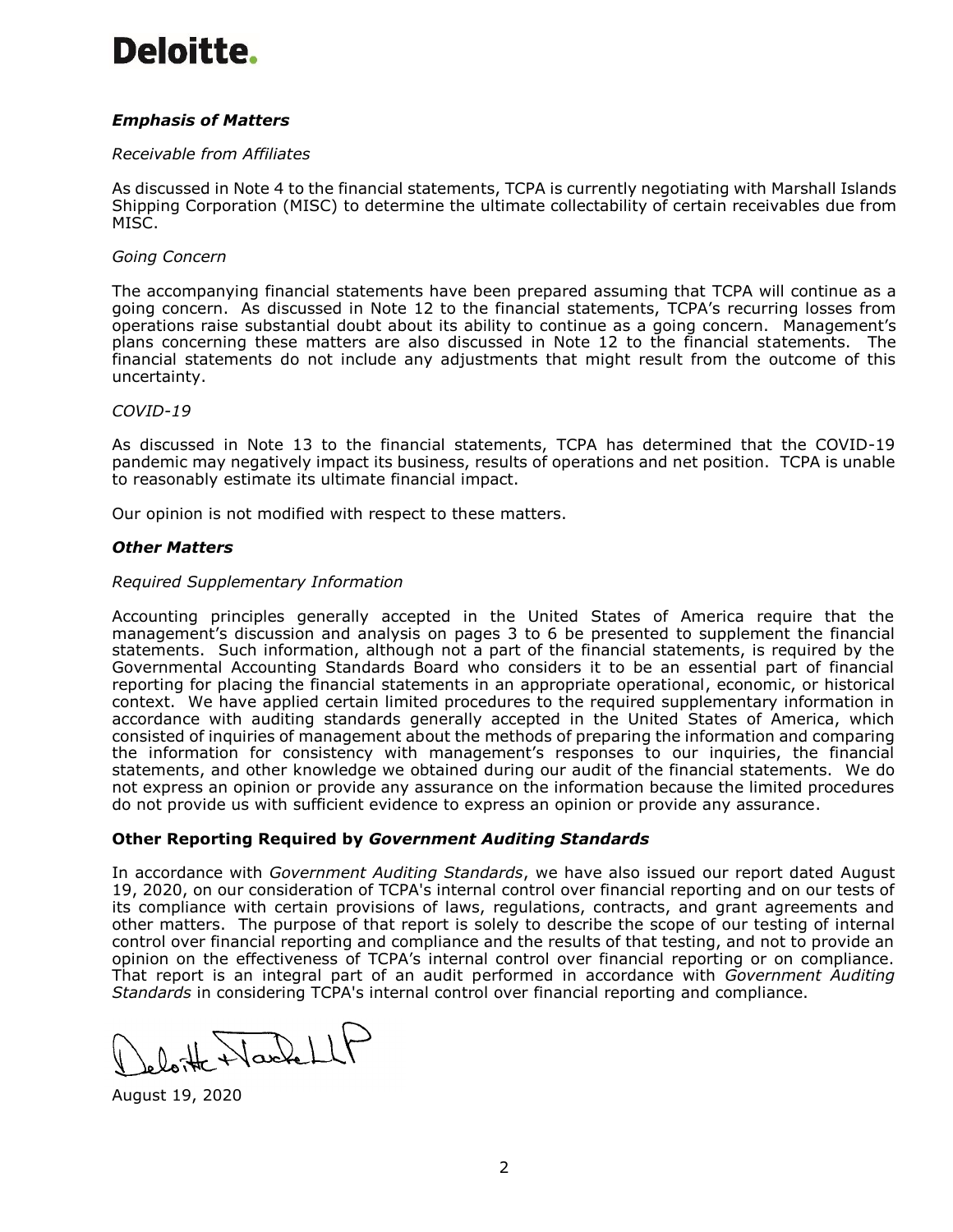Management's Discussion and Analysis September 30, 2019 and 2018

This section of the Tobolar Copra Processing Authority (TCPA) annual financial report presents our discussion and analysis of TCPA's financial performance during the fiscal year ended September 30, 2019. Please read it in conjunction with the financial statements which follow this section.

# **FINANCIAL HIGHLIGHTS**

TCPA's net position increased by \$1,345,578 from a net position deficit of \$15,974 in 2018 to a positive net position of \$1,329,604 in 2019 due to increased copra subsidies received from the Republic of the Marshall Islands (RepMar) Government. The \$700,000 loan that was obtained in 2018 from the Marshall Islands Development Bank (MIDB) to augment funding for buying copra was paid by RepMar last October 31, 2018 is recognized as a non-cash RepMar copra subsidy in 2019.

TCPA is still in a dire financial crisis in terms of cash flows due to the continued drop in the world market price for coconut oil (CNO), which has significantly affected TCPA's 2019 revenue compared to 2018.

On the operating expense side, such increased by \$1,475,416 or 17% from \$8,510,227 in 2018 to \$9,985,643 in 2019. This increase was due to the increased production of raw copra from growers who were paid 50 cents per pound, effective December 2017.

Nonoperating revenues increased by \$4,493,164 or 100% from \$4,474,387 in 2018 to \$8,967,551 in 2019. Such increase is attributed to the increase in RepMar's copra subsidy granted to TCPA in 2019, which allowed TCPA to maintain the buying price of raw copra from growers at 50 cents per pound. Copra subsidies are sourced through RepMar's General Fund and from the Republic of China (ROC) Taiwan.

# **FINANCIAL ANALYSIS**

The Statement of Net Position and the Statement of Revenues, Expenses and Changes in Net Position provide an indication of TCPA's financial condition. TCPA's net position reflects the difference between assets and liabilities. An increase in net position over time typically indicates an improvement in financial condition. A summary of TCPA's Statements of Net Position at September 30, 2019 compared with 2018 and 2017 is presented below:

#### **Summary Statements of Net Position**

As of September 30

|                                            |                 |                 | \$              | $\frac{0}{0}$ |                 |
|--------------------------------------------|-----------------|-----------------|-----------------|---------------|-----------------|
|                                            |                 |                 | Change          | Change        |                 |
|                                            | 2019            | 2018            | 2019-2018       | 2019-2018     | 2017            |
| Assets:                                    |                 |                 |                 |               |                 |
| Current and other assets                   | \$<br>2,304,301 | \$<br>1,345,401 | \$<br>958,900   | 71.3%         | \$<br>1,541,064 |
| Capital assets                             | 680,823         | 958,090         | (277,267)       | (28.9)%       | 1,106,782       |
| Total assets                               | 2,985,124       | 2,303,491       | 681,633         | 29.6%         | 2,647,846       |
| Liabilities:                               |                 |                 |                 |               |                 |
| Current and other liabilities              | 887,154         | 1,390,501       | (503,347)       | $(36.2)\%$    | 422,568         |
| Long-term debt                             | 768,366         | 928,964         | (160,598)       | $(17.3)\%$    | 1,230,648       |
| Total liabilities                          | 1,655,520       | 2,319,465       | (663,945)       | $(28.6)\%$    | 1,653,216       |
| Net position:<br>Net investment in capital |                 |                 |                 |               |                 |
| assets                                     | 991,500         | 1,189,209       | (197, 709)      | $(16.6)\%$    | 851,991         |
| Restricted                                 |                 | 25,169          | (25, 169)       | $(100.0)\%$   |                 |
| Unrestricted                               | 338,104         | (1,230,352)     | 1,568,456       | $(127.5)\%$   | 142,639         |
| Total net position                         | \$<br>1,329,604 | \$<br>(15, 974) | \$<br>1,345,578 | (8423.6)%     | \$<br>994,630   |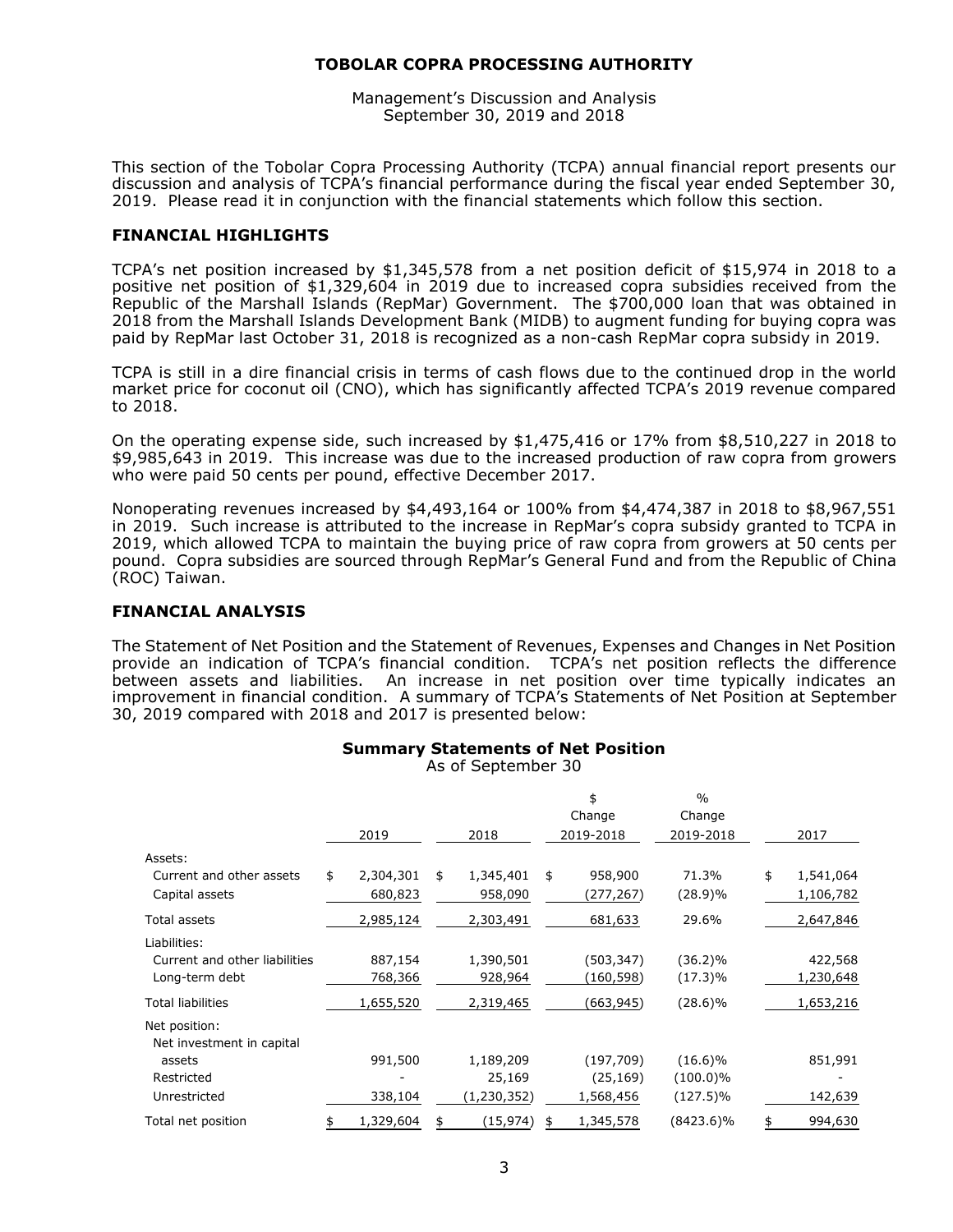# **TOBOLAR COPRA PROCESSING PLANT, INC.**

Management's Discussion and Analysis September 30, 2019 and 2018

As indicated above, total assets increased by \$681,633 or 30% from \$2,303,491 in 2018 to \$2,985,124 in 2019. Current and other assets increased by \$958,900 or 71% from \$1,345,401 in 2018 to \$2,304,301 in 2019. This increase is attributable to an increase in inventory, which is primarily due to raw copra on hand at year end, and receivables from affiliates, which is primarily due to receivables due from the Marshall Islands Shipping Corporation (MISC). In addition, capital assets decreased by \$277,267 or 29% from \$958,090 in 2018 to \$680,823 in 2019, which is primarily due to depreciation and transfer of boat (MV Tobolar) to MISC.

Total liabilities decreased by \$663,945 or 29% from \$2,319,465 in 2018 to \$1,655,520 in 2019. Among the major contributors to this decrease is the repayment in full by RepMar on behalf of TCPA of the \$700,000 MIDB loan.

A summary of TCPA's Statements of Revenues, Expenses and Changes in Net Position for the year ended September 30, 2019 compared with 2018 and 2017 is presented below:

#### **Summary Statements of Revenues, Expenses and Changes in Net Position** Years Ended September 30

|                        | 2019            | 2018              | \$<br>Change<br>2019-2018 | $\frac{0}{0}$<br>Change<br>2019-2018 | 2017            |
|------------------------|-----------------|-------------------|---------------------------|--------------------------------------|-----------------|
|                        |                 |                   |                           |                                      |                 |
| Operating:             |                 |                   |                           |                                      |                 |
| Operating revenues     | \$<br>2,431,978 | \$<br>3,113,273   | \$<br>(681,295)           | (21.9)%                              | \$<br>4,682,486 |
| Operating expenses     | 9,985,643       | 8,510,227         | 1,475,416                 | 17.3%                                | 7,166,428       |
| Operating loss         | (7,553,665)     | (5,396,954)       | (2, 156, 711)             | 40.0%                                | (2,483,942)     |
| Nonoperating:          |                 |                   |                           |                                      |                 |
| Nonoperating revenues  | 8,967,551       | 4,474,387         | 4,493,164                 | 100.4%                               | 2,957,512       |
| Nonoperating expenses  | 68,308          | 88,037            | (19, 729)                 | $(22.4)\%$                           | 118,284         |
|                        | 8,899,243       | 4,386,350         | 4,512,893                 | 102.9%                               | 2,839,228       |
| Change in net position | \$<br>1,345,578 | \$<br>(1,010,604) | \$<br>2,356,182           | $(233.1)\%$                          | \$<br>355,286   |

The Statement of Revenues, Expenses, and Changes in Net Position identifies the various revenue and expense items that affect net position. As indicated above, TCPA's operating losses increased by \$2,156,711 or 40% from \$5,396,954 in 2018 to \$7,553,665 in 2019. This increase was due to a decrease in TCPA sales by \$681,295 or 22% from \$3,113,273 in 2018 to \$2,431,978 in 2019, which was the direct result of the continuous drop in the CNO price on the world market. TCPA's operating losses are financed annually by copra subsidies received from RepMar. RepMar copra subsidies increased by \$4,493,164 or 100% from \$4,474,387 in 2018 to \$8,967,551 in 2019. The graph below shows the major components of operating revenues for 2019 compared to 2018 and 2017:

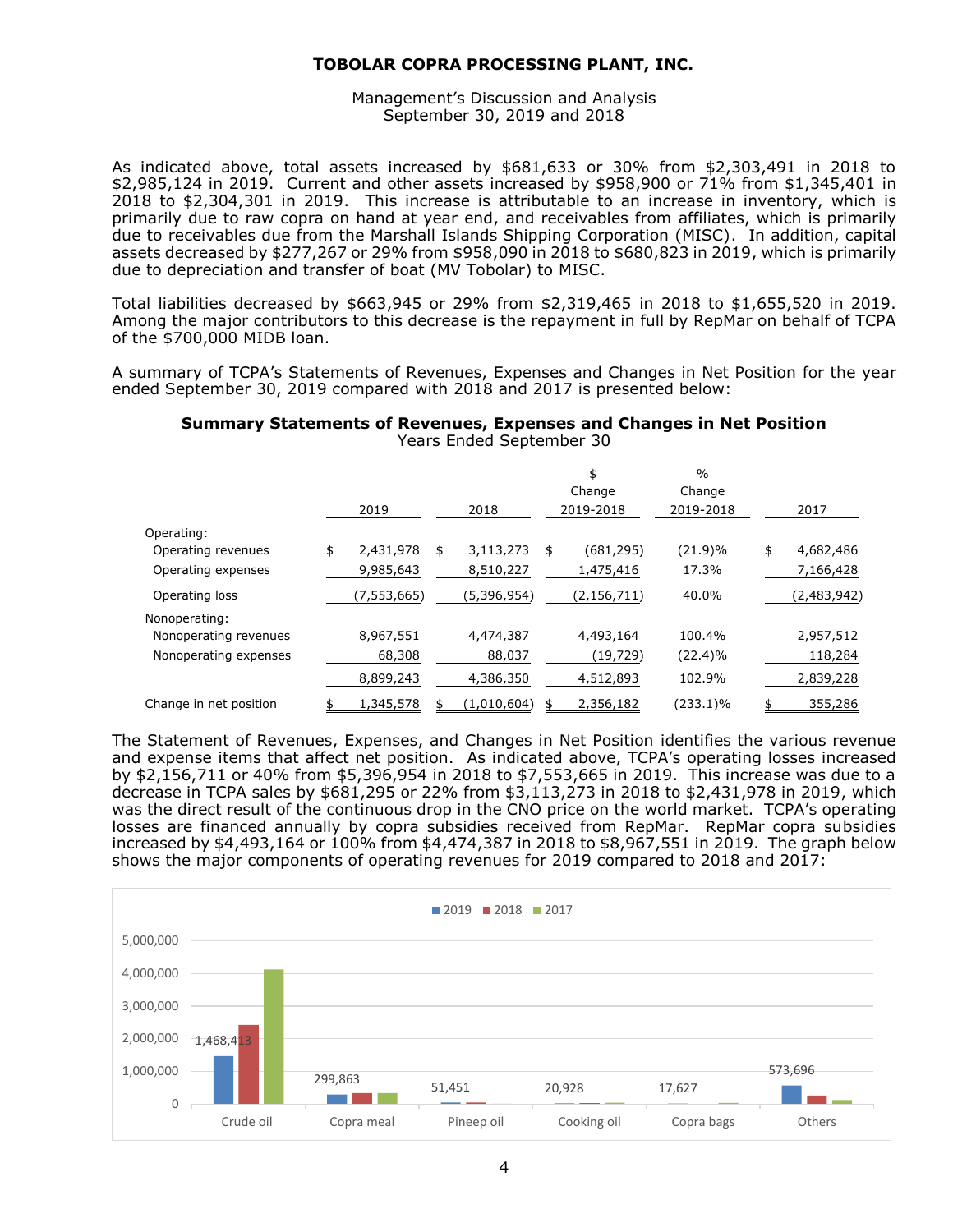# **TOBOLAR COPRA PROCESSING PLANT, INC.**

Management's Discussion and Analysis September 30, 2019 and 2018

On the expense side, operating expenses increased by \$1,475,416 or 17% from \$8,510,227 in 2018 to \$9,985,643 in 2019. This increase is attributable to the increased purchase and production of raw copra from growers who were paid 50 cents per pound, effective December 2017. The graph below shows the major components of operating expenses for 2019 as compared to 2018 and 2017:



Management's Discussion and Analysis for the year ended September 30, 2018 is set forth in TCPA's report on the audit of financial statements, which is dated May 2, 2019. That discussion and analysis explains the major factors impacting the 2018 financial statements and can be obtained from TCPA's General Manager via the contact information below.

# **CAPITAL ASSETS AND DEBT**

Net capital assets decreased by \$277,267 or 29% from \$958,090 in 2018 to \$680,823 in 2019. The decrease is due primarily to the transfer of the MV Tobolar to MISC in February 2019.

A summary of TCPA's capital assets at September 30, 2019 compared with 2018 and 2017 is presented below:

|                                     | 2019                     | 2018                         | \$<br>Change<br>2019-2018 | $\frac{0}{0}$<br>Change<br>2019-2018 | 2017                         |
|-------------------------------------|--------------------------|------------------------------|---------------------------|--------------------------------------|------------------------------|
| Building and leasehold<br>Equipment | 2,554,084<br>3,080,712   | \$<br>2,554,084<br>3,411,301 | \$<br>(330, 589)          | $0.0\%$<br>(9.7)%                    | \$<br>2,554,084<br>3,378,655 |
| Furnitures and fixtures             | 100,986                  | 100,986                      |                           | $0.0\%$                              | 99,636                       |
| Accumulated depreciation            | 5,735,782<br>(5,054,959) | 6,066,371<br>(5,108,281)     | (330,589)<br>53,322       | (5.4)%<br>$(1.0)\%$                  | 6,032,375<br>(4,925,593)     |
|                                     | 680,823                  | 958,090                      | (277,267)                 | $(28.9)\%$                           | 1,106,782                    |

Please refer to note 4 of the accompanying financial statements for additional information regarding TCPA's capital assets.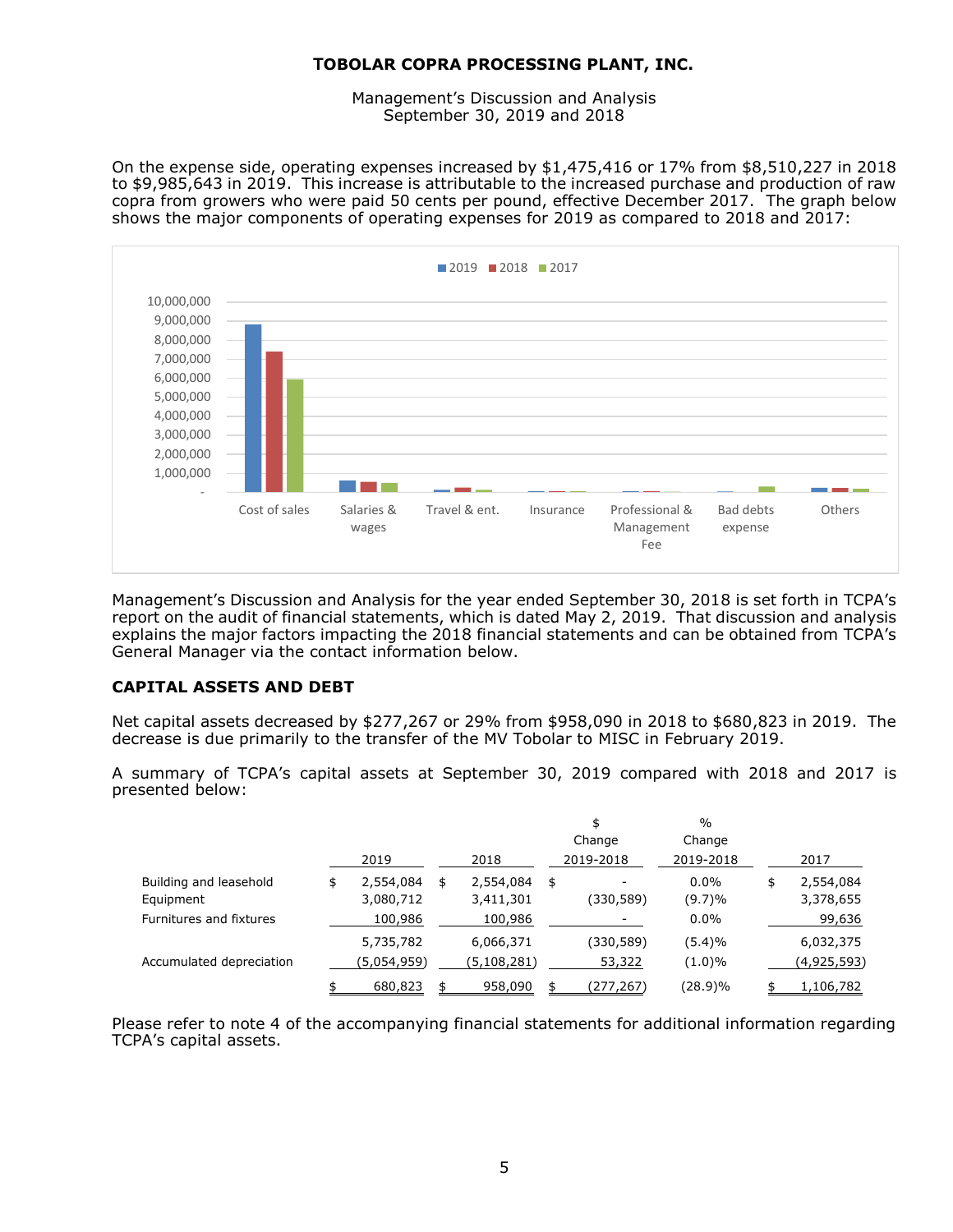# **TOBOLAR COPRA PROCESSING PLANT, INC.**

Management's Discussion and Analysis September 30, 2019 and 2018

A summary of TCPA's debt (short-term and long-term) at September 30, 2019 compared with 2018 and 2017 is presented below:

|             | 2019    | 2018      | \$<br>Change<br>2019-2018 | $\frac{0}{0}$<br>Change<br>2019-2018 | 2017      |
|-------------|---------|-----------|---------------------------|--------------------------------------|-----------|
| Short-term: |         |           |                           |                                      |           |
| MIDB loan   |         | 700,000   | \$<br>(700,000)           | (100.0)%                             | \$        |
| Long-term:  |         |           |                           |                                      |           |
| Bank loan   | 768,366 | 928,964   | (160, 598)                | $(17.3)\%$                           | 975,857   |
| PIDB loan   |         |           |                           |                                      | 254,791   |
|             | 768,366 | 928,964   | (160,598)                 | $(17.3)\%$                           | 1,230,648 |
|             | 768,366 | 1,628,964 | (860,598)                 | $(52.8)\%$                           | 1,230,648 |

In 2013, TCPA obtained a \$300,000 loan from the Pacific Islands Development Bank (PIDB) for the purpose of financing the construction of the Woja refinery plant. This loan was paid in full in 2018. In 2016, TCPA obtained a \$1,430,000 term loan from a bank for the purpose of refinancing a \$1,700,000 bank credit line originally obtained for the purpose of funding the purchase of raw copra from growers. This loan matures in 2022. In 2018, TCPA obtained a \$700,000 loan from MIDB for the purpose of funding the purchase of raw copra from growers. This loan was paid in full in 2019.

Please refer to notes 6 and 7 of the accompanying financial statements for additional information regarding TCPA's debt.

# **ECONOMIC FACTOR'S AND NEXT YEAR'S RATES**

The following factors were considered in preparing TCPA's budget for fiscal year 2020.

- 1. Expected to dominate the domestic market from the diversified product like VCO, soap, cooking oil and beauty oil to cover up the unforeseen consistency of the CNO price in the world market.
- 2. Additional revenue will be expected from outer island consigned merchandise and Rear cart projects.
- 3. An increase in production is expected for the value added products and activated carbon to restore in operation by our refinery new projects.
- 4. REPMAR will maintain the \$8,000,000 copra subsidy to help stabilize the price of copra.
- 5. A contingency plan is being set that if the crude oil price drops to \$500 M/T, copra price needs to be reduced by about \$0.45. We expect that the government subsidy will help offset whatever loss anticipated for the said decrease in price.

#### **ADDITIONAL FINANCIAL INFORMATION**

This discussion and analysis is designed to provide TCPA's customers and other interested parties with an overview of TCPA's financial operations and financial condition. Should the reader have questions regarding the information included in this report or wish to request additional information, please contact TCPA's General Manager at P.O. Box G, Majuro MH 96960.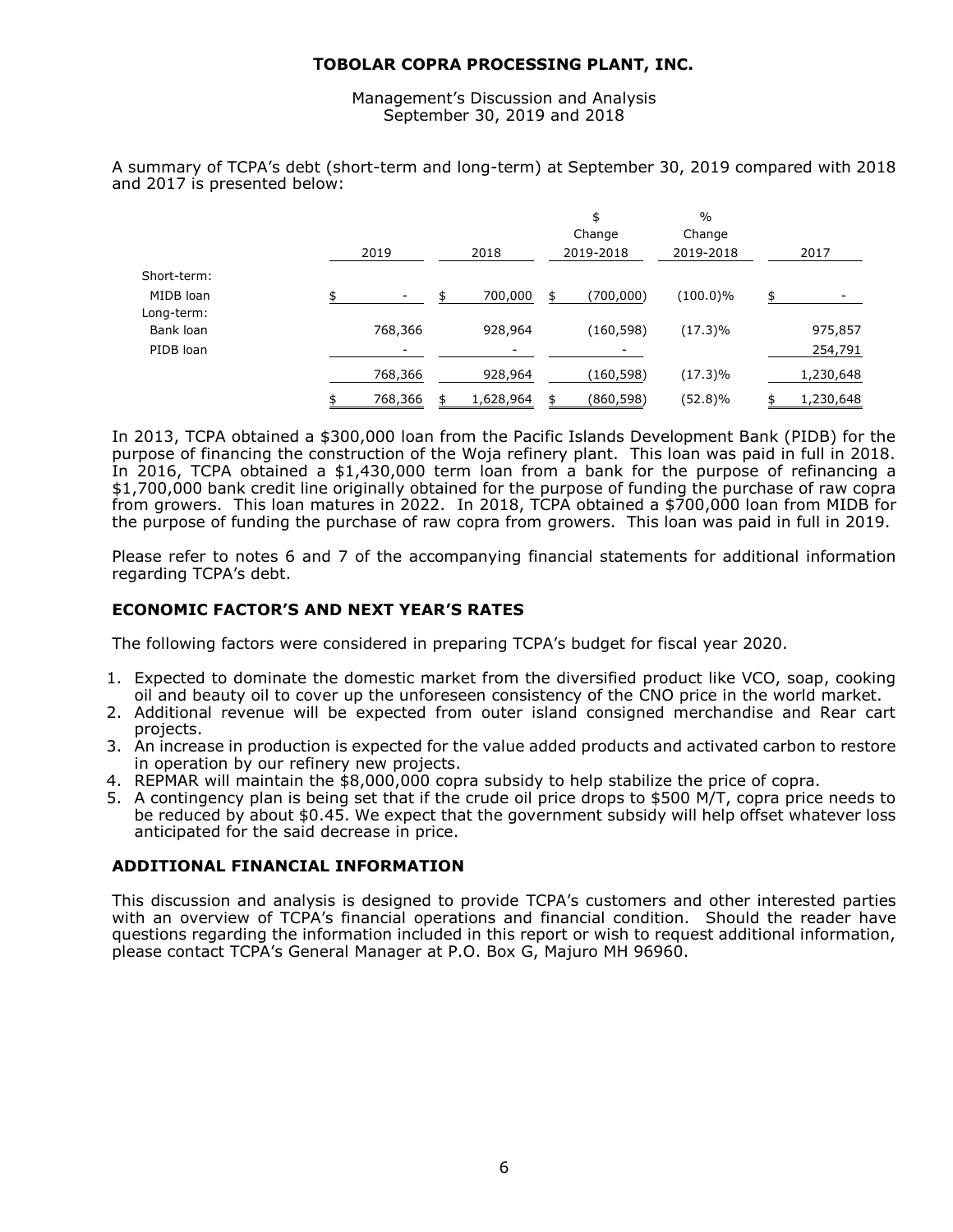#### Statements of Net Position September 30, 2019 and 2018

|                                                                                            | 2019               | 2018               |
|--------------------------------------------------------------------------------------------|--------------------|--------------------|
| ASSETS                                                                                     |                    |                    |
| Current assets:                                                                            |                    |                    |
| Cash and cash equivalents                                                                  | \$<br>228,165 \$   | 51,426             |
| Time certificates of deposit                                                               | 122,202            | 118,633            |
| Receivables:                                                                               |                    |                    |
| Trade                                                                                      | 460,169            | 355,399            |
| <b>Affiliates</b>                                                                          | 598,428            | 91,339             |
| Employees                                                                                  | 38,234             | 38,637             |
| Advances to suppliers and copra buyers                                                     | 35,132             | 18,629             |
|                                                                                            | 1,131,963          | 504,004            |
| Allowance for doubtful accounts                                                            | (368, 088)         | (373, 274)         |
|                                                                                            | 763,875            | 130,730            |
| Inventories                                                                                | 861,598            | 348,418            |
| Current portion of prepaid drydocking                                                      |                    | 152,375            |
| Prepayment and deposits                                                                    | 17,784             | 7,950              |
| Total current assets                                                                       | 1,993,624          | 809,532            |
| Noncurrent assets:                                                                         |                    |                    |
| Prepaid drydocking, net of current portion                                                 |                    | 304,750            |
| Deposits for capital asset acquisitions<br>Capital assets, net of accumulated depreciation | 310,677            | 231,119            |
|                                                                                            | 680,823            | 958,090            |
| Total noncurrent assets                                                                    | 991,500            | 1,493,959          |
|                                                                                            | 2,985,124          | \$<br>2,303,491    |
| LIABILITIES AND NET POSITION                                                               |                    |                    |
| Liabilities:                                                                               |                    |                    |
| Short-term borrowings                                                                      | \$                 | \$<br>700,000      |
| Current portion of long-term debt                                                          | 278,780            | 236,538            |
| Accounts payable<br>Payable to affiliates                                                  | 260,859<br>353,477 | 252,371<br>300,610 |
| Advance from customer                                                                      | 197,918            | 56,363             |
| Other accrued liabilities                                                                  | 74,900             | 81,157             |
| Total current liabilities                                                                  | 1,165,934          | 1,627,039          |
| Long-term debt, net of current portion                                                     | 489,586            | 692,426            |
| <b>Total liabilities</b>                                                                   | 1,655,520          | 2,319,465          |
| Commitments and contingencies                                                              |                    |                    |
| Net position:                                                                              |                    |                    |
| Net investment in capital assets                                                           | 991,500            | 1,189,209          |
| Restricted                                                                                 |                    | 25,169             |
| Unrestricted                                                                               | 338,104            | (1, 230, 352)      |
| Total net position                                                                         | 1,329,604          | (15, 974)          |
|                                                                                            | \$<br>2,985,124    | \$<br>2,303,491    |

See accompanying notes to financial statements.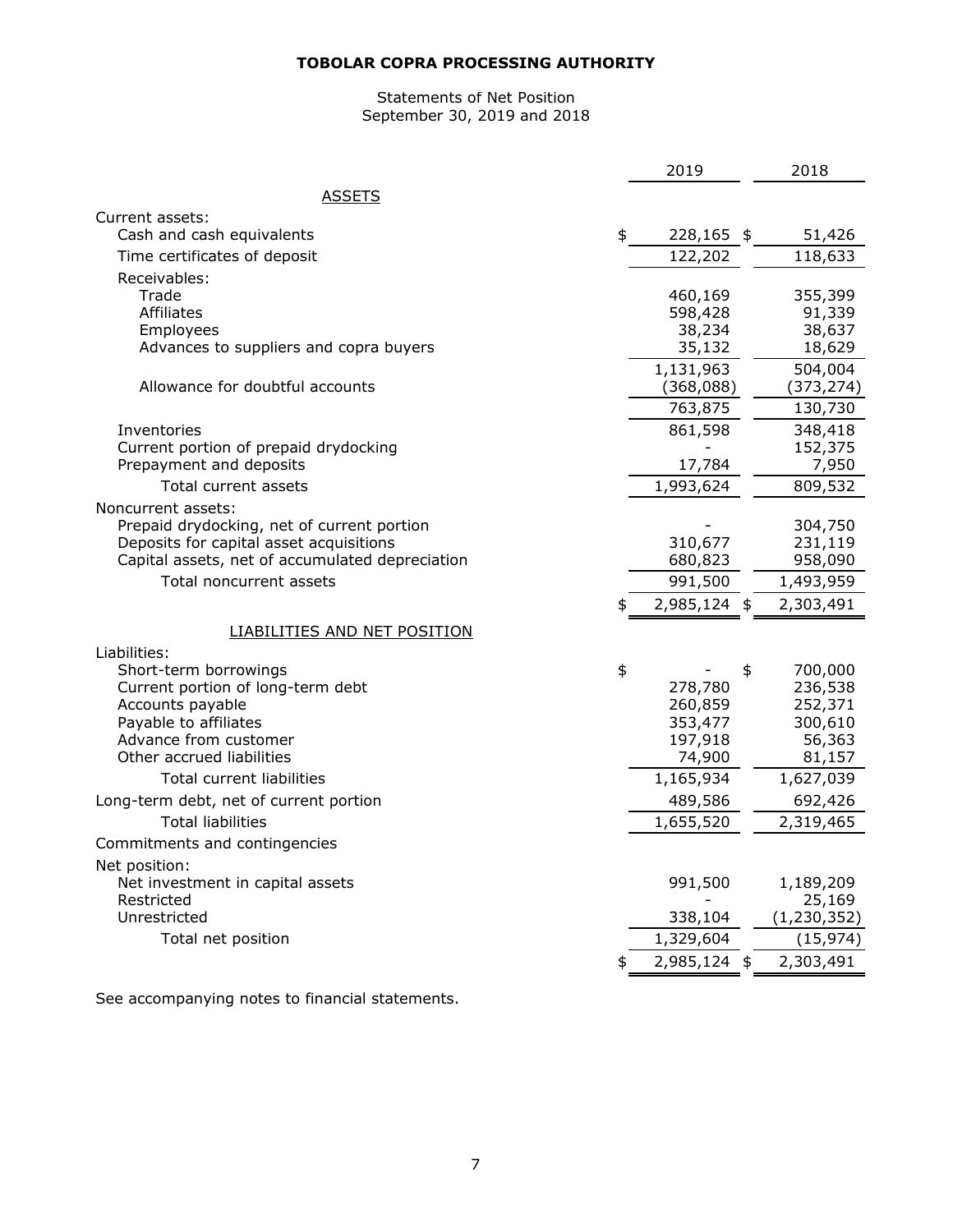#### Statements of Revenues, Expenses, and Changes in Net Position Years Ended September 30, 2019 and 2018

|                                                   | 2019               | 2018          |
|---------------------------------------------------|--------------------|---------------|
| Sales                                             | \$<br>2,431,978 \$ | 3,113,273     |
| Recovery of (provision for) doubtful accounts     | (48,088)           | 50,117        |
| Net sales                                         | 2,383,890          | 3,163,390     |
| Less cost of copra products manufactured and sold | (8, 819, 117)      | (7, 394, 684) |
| Gross loss                                        | (6, 435, 227)      | (4, 231, 294) |
| General and administrative expenses:              |                    |               |
| Salaries and wages                                | 625,584            | 561,614       |
| Travel and entertainment                          | 132,074            | 256,148       |
| Insurance                                         | 57,014             | 53,700        |
| Professional and management fees                  | 56,099             | 62,762        |
| Membership dues                                   | 43,619             |               |
| Meals and refreshments                            | 30,811             | 27,579        |
| Office supplies                                   | 29,068             | 21,928        |
| Automobile expense                                | 28,540             | 23,934        |
| <b>Taxes and licenses</b>                         | 25,460             | 14,490        |
| Communications                                    | 24,867             | 20,074        |
| Rent expense                                      | 16,398             | 15,028        |
| Bank charges                                      | 8,267              | 20,814        |
| Repairs and maintenance                           | 8,048              | 4,875         |
| Advertising                                       | 7,516              | 6,231         |
| Freight                                           | 6,349              |               |
| Donations                                         | 1,091              | 43,563        |
| Drydock expense                                   |                    | 22,885        |
| Miscellaneous                                     | 17,633             | 10,035        |
| Total general and administrative expenses         | 1,118,438          | 1,165,660     |
| Operating loss                                    | (7, 553, 665)      | (5,396,954)   |
| Nonoperating revenues (expenses):                 |                    |               |
| Copra subsidies from RepMar                       | 8,967,551          | 4,474,387     |
| Interest expense                                  | (68, 308)          | (88, 037)     |
| Total nonoperating revenues (expenses), net       | 8,899,243          | 4,386,350     |
| Change in net position                            | 1,345,578          | (1,010,604)   |
| Net position at beginning of year                 | (15, 974)          | 994,630       |
| Net position at end of year                       | 1,329,604 \$       | (15, 974)     |

See accompanying notes to financial statements.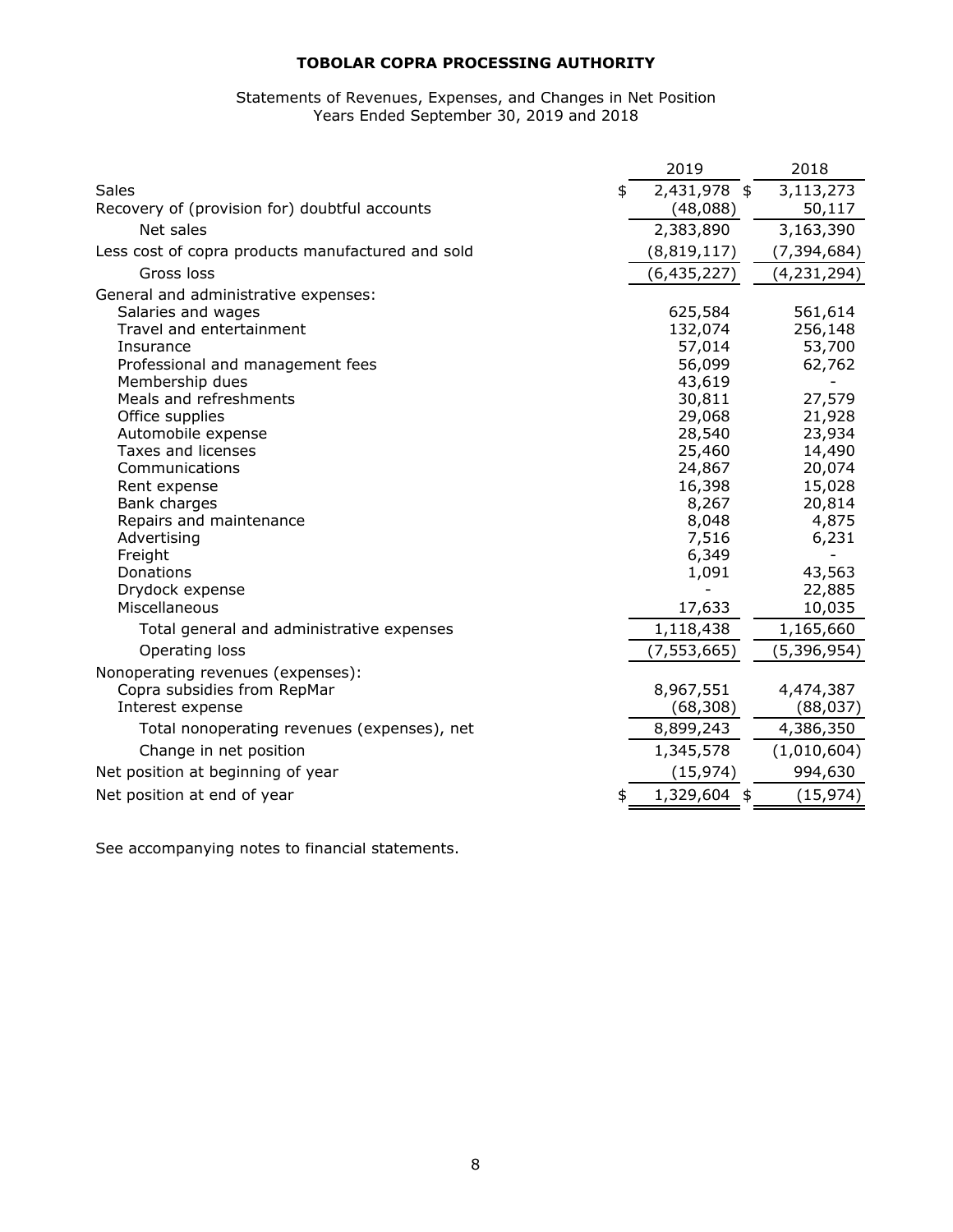#### Statements of Cash Flows Years Ended September 30, 2019 and 2018

|                                                                             | 2019                                 | 2018                |
|-----------------------------------------------------------------------------|--------------------------------------|---------------------|
| Cash flows from operating activities:                                       |                                      |                     |
| Cash received from customers                                                | \$<br>2,496,873 \$                   | 3,323,692           |
| Cash payments to suppliers for goods and services                           | (9, 168, 925)                        | (7,648,953)         |
| Cash payments to employees for services                                     | (1, 103, 864)                        | (1,005,947)         |
| Net cash used for operating activities                                      | (7, 775, 916)                        | (5, 331, 208)       |
| Cash flows from noncapital financing activities:                            |                                      |                     |
| Copra subsidies received from RepMar                                        | 8,267,551                            | 4,474,387           |
| Proceeds from short-term borrowings                                         |                                      | 700,000             |
| Principal repayment of long-term debt                                       | (160, 598)                           | (46, 893)           |
| Interest paid on long-term debt                                             | (72, 441)                            | (94, 197)           |
| Net cash provided by noncapital financing activities                        | 8,034,512                            | 5,033,297           |
| Cash flows from capital and related financing activities:                   |                                      |                     |
| Principal repayment of long-term debt                                       |                                      | (254, 791)          |
| Interest paid on long-term debt<br>Acquisition of capital assets            | (81, 857)                            | (890)<br>(265, 115) |
| Net cash used for capital and related financing activities                  | (81, 857)                            | (520, 796)          |
| Net change in cash and cash equivalents                                     | 176,739                              | (818, 707)          |
| Cash and cash equivalents at beginning of year                              | 51,426                               | 870,133             |
|                                                                             |                                      |                     |
| Cash and cash equivalents at end of year                                    | \$<br>228,165 \$                     | 51,426              |
| Reconciliation of operating loss to net cash used for operating activities: |                                      |                     |
| Operating loss                                                              | \$<br>$(7, 553, 665)$ \$             | (5,396,954)         |
| Adjustments to reconcile operating loss to net cash used for                |                                      |                     |
| operating activities:                                                       |                                      |                     |
| Depreciation                                                                | 148,621                              | 182,688             |
| Provision for (recovery of) doubtful accounts                               | 48,088                               | (50, 117)           |
| (Increase) decrease in assets:                                              |                                      |                     |
| Receivables:                                                                |                                      |                     |
| Trade                                                                       | (158, 044)                           | 116,252             |
| Affiliates                                                                  | 80,981<br>403                        | 1,387               |
| Employees<br>Advances to suppliers and copra buyers                         | (16, 503)                            | 36,417<br>(6, 284)  |
| Inventories                                                                 | (513, 180)                           | (44, 555)           |
| Prepayment and deposits                                                     | (9,834)                              | (437, 240)          |
| Increase (decrease) in liabilities:                                         |                                      |                     |
| Accounts payable                                                            | 8,488                                | 25,831              |
| Advances from customer                                                      | 141,555                              | 56,363              |
| Payable to affiliates                                                       | 52,867                               | 176,395             |
| Other accrued liabilities                                                   | (5,693)                              | 8,609               |
| Net cash used for operating activities                                      | $(7, 775, 916)$ \$                   | (5, 331, 208)       |
| Noncash investing, capital, and financing activities:                       |                                      |                     |
| Repayment of short-term borrowings                                          | \$<br>$(700,000)$ \$                 |                     |
| Copra subsidies from RepMar                                                 | 700,000                              |                     |
|                                                                             | \$                                   | $\overline{a}$      |
| Prepaid drydocking                                                          | \$<br>467,125<br>\$                  |                     |
| Capital assets                                                              | 322,888                              |                     |
| Accumulated depreciation                                                    | (201, 943)                           |                     |
| Receivables from affiliates                                                 | (588, 070)                           |                     |
|                                                                             | \$<br>$\overline{\phantom{a}}$<br>\$ | $\blacksquare$      |

See accompanying notes to financial statements.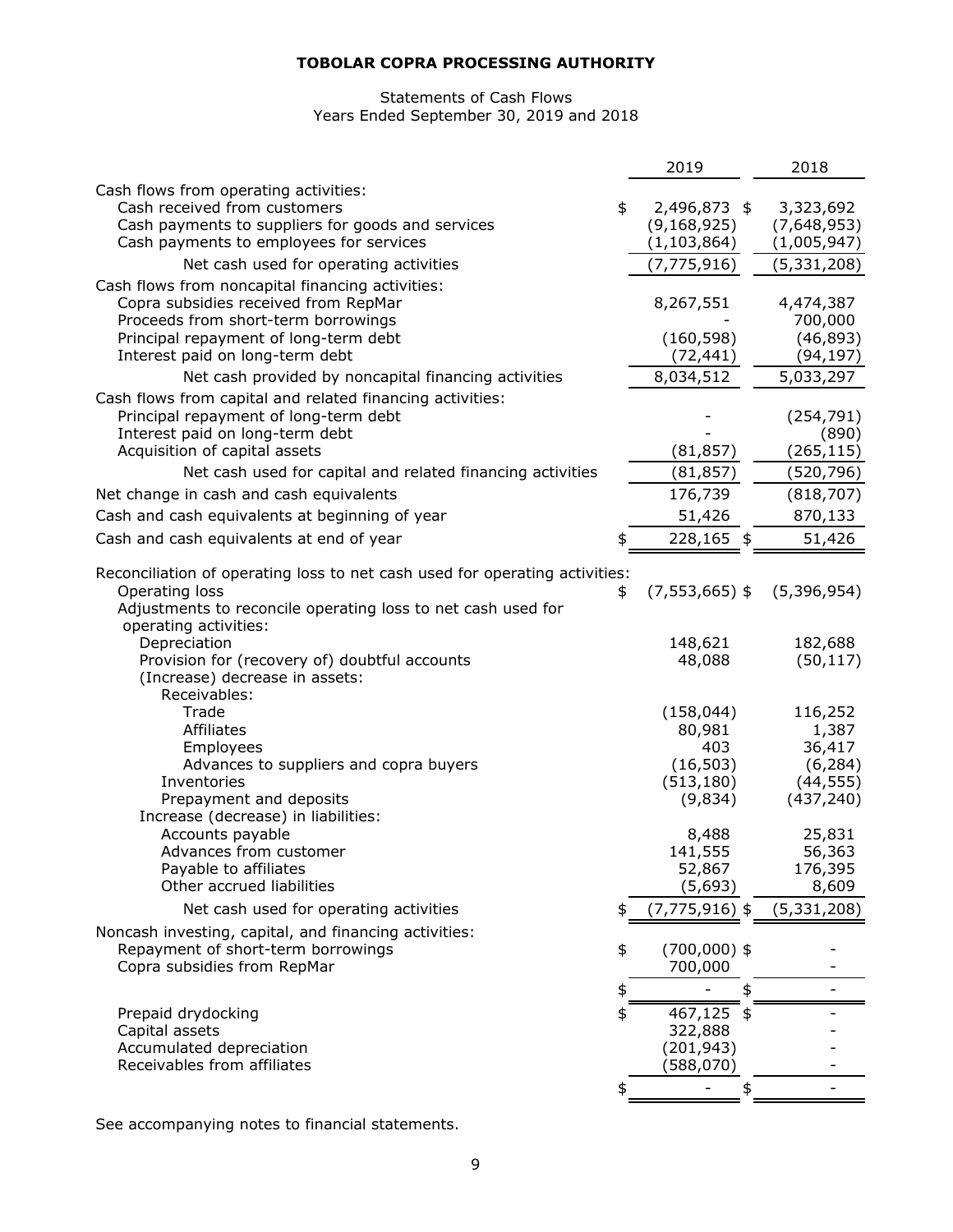Notes to Financial Statements September 30, 2019 and 2018

# (1) Organization

Tobolar Copra Processing Authority (TCPA), formerly the Tobolar Copra Processing Plant, Inc., was granted a corporate charter on August 13, 1977, under the laws of the Trust Territory of the Pacific Islands, as subsequently adopted by the Republic of the Marshall Islands (RepMar). TCPA was established for the primary purpose of engaging in the production and processing of copra products on Majuro Atoll. TCPA is funded, in part, through operational appropriations from the Nitijela (the RepMar Legislature). TCPA's principal lines of business are copra oil, copra cake, soap, and refined oil products. The principal market for the copra oil and copra cake are companies and farmers located in Australia, Vietnam and the United States. Sales are based on the world market price at the time of sale for the respective products. Soap and refined oil products are sold primarily to customers in the Marshall Islands. Raw copra is purchased at a price set by the RepMar Cabinet. Effective December 1, 2017, the purchase price of copra was increased by the RepMar Cabinet from 30 cents to 50 cents per pound.

TCPA is governed by a seven-member Board of Directors appointed by the Cabinet of RepMar.

TCPA's financial statements are incorporated into the financial statements of RepMar as a component unit.

(2) Summary of Significant Accounting Policies

The accounting policies of TCPA conform to accounting principles generally accepted in the United States of America (GAAP), as applicable to governmental entities, specifically proprietary funds.

GASB Statement No. 34, *Basic Financial Statements - and Management's Discussion and Analysis - for State and Local Governments*, as amended by GASB Statement No. 37, *Basic Financial Statements - and Management's Discussion and Analysis - for State and Local Governments: Omnibus*, GASB Statement No. 38, *Certain Financial Statement Note Disclosures*, and GASB Statement No. 61, *The Financial Reporting Entity: Omnibus - an amendment of GASB Statements No. 14 and 34,* establish financial reporting standards for governmental entities, which require that management's discussion and analysis of the financial activities be included with the basic financial statements and notes and modifies certain other financial statement disclosure requirements.

To conform to these requirements, equity is presented in the following net position categories:

- Net investment in capital assets: capital assets, net of accumulated depreciation and related debt, plus construction or improvement of those assets.
- Restricted: Nonexpendable net position subject to externally imposed stipulations that require TCPA to maintain such permanently. As of September 30, 2019 and 2018, TCPA does not have nonexpendable restricted net position.
- Restricted: Expendable net position whose use by TCPA is subject to externally imposed stipulations that can be fulfilled by actions of TCPA pursuant to those stipulations or that expire with the passage of time. As of September 30, 2018, TCPA has expendable restricted net position of \$25,169 for a virgin coconut oil (VCO) project.
- Unrestricted: net position that is not subject to externally imposed stipulations. Unrestricted net position may be designated for specific purposes by action of management or the Board of Directors or may otherwise be limited by contractual agreements with outside parties.

When both restricted and unrestricted resources are available for use for the same purpose, it is TCPA's policy to use unrestricted resources first, then restricted resources as they are needed.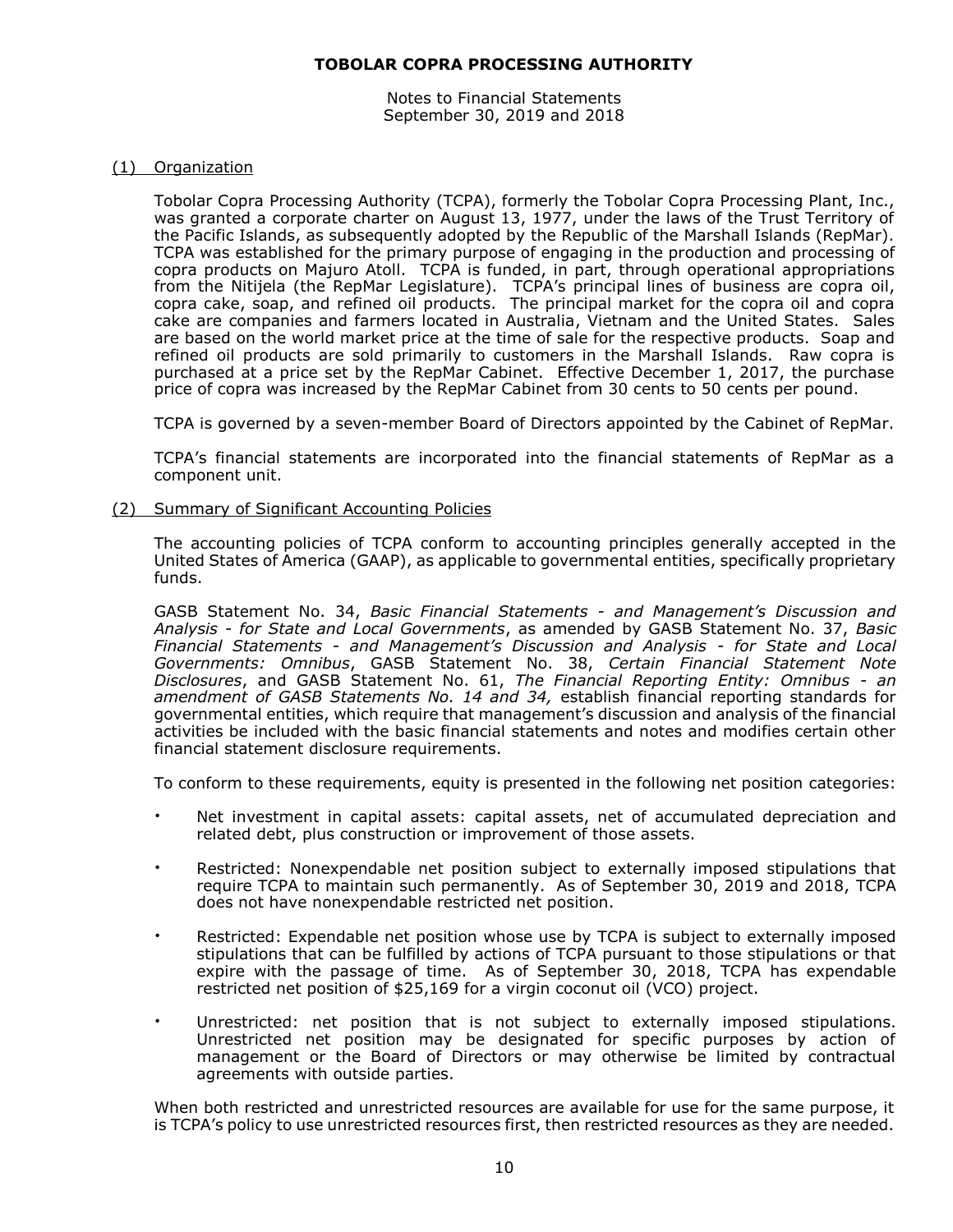Notes to Financial Statements September 30, 2019 and 2018

### (2) Summary of Significant Accounting Policies, Continued

#### Basis of Accounting

Proprietary funds are accounted for on a flow of economic resources measurement focus. With this measurement focus, all assets and deferred outflows of resources, and liabilities and deferred inflows of resources associated with the operation of the fund are included in the statements of net position. Proprietary fund operating statements present increases and decreases in net position. The accrual basis of accounting is utilized by proprietary funds. Under this method, revenues are recorded when earned and expenses are recorded at the time liabilities are incurred.

#### Revenue Recognition

TCPA's revenues are derived primarily from the production and sale of copra and copra related products. Capital grants, financing or investing related transactions are reported as nonoperating revenues. Revenue is recognized on the accrual basis and is recorded upon billing when services have been completed. All expenses related to operating TCPA are reported as operating expenses. Interest income or federal program revenues are the primary components of non-operating expenses and revenues.

#### Cash and Cash Equivalents and Time Certificates of Deposit

Custodial credit risk is the risk that in the event of a bank failure, TCPA's deposits may not be returned to it. Such deposits are not covered by depository insurance and are either uncollateralized or collateralized with securities held by the pledging financial institution or held by the pledging financial institution but not in the depositor-government's name. TCPA does not have a deposit policy for custodial credit risk.

For purposes of the statements of net position and cash flows, cash and cash equivalents is defined as cash on hand and cash held in demand deposits as well as time certificates of deposit with a maturity date within three months of the date acquired. Deposits maintained in time certificates of deposit with original maturity dates greater than three months are separately classified on the statements of net position. As of September 30, 2019 and 2018, the carrying amount of TCPA's cash and cash equivalents and time certificates of deposit was \$350,367 and \$170,059, respectively, and the corresponding bank balance was \$397,344 and \$191,291, respectively. Of the bank balance amount, \$148,063 and \$40,859, respectively, is maintained in one financial institution subject to Federal Deposit Insurance Corporation (FDIC) insurance with \$249,281 and \$150,432, respectively, being maintained in a financial institution not subject to depository insurance. As of September 30, 2019 and 2018, bank deposits in the amount of \$148,063 and \$191,291, respectively, were FDIC insured. TCPA does not require collateralization of its cash deposits; therefore, deposit levels in excess of FDIC insurance coverage are uncollateralized. Accordingly, these deposits are exposed to custodial credit risk.

#### Receivables

All receivables are due from companies and farmers in Australia and Vietnam and copra buyers and others, including employees and affiliates, within the Republic of the Marshall Islands. The allowance for uncollectible accounts is stated at an amount which management believes will be adequate to absorb possible losses on accounts receivable that may become uncollectible based on evaluations of the collectability of these accounts and prior collection experience. Management determines the adequacy of the allowance for uncollectible accounts based upon review of the aged accounts receivable. The allowance is established through a provision for bad debts charged to expense. Bad debts are written off against the allowance on the specific identification method.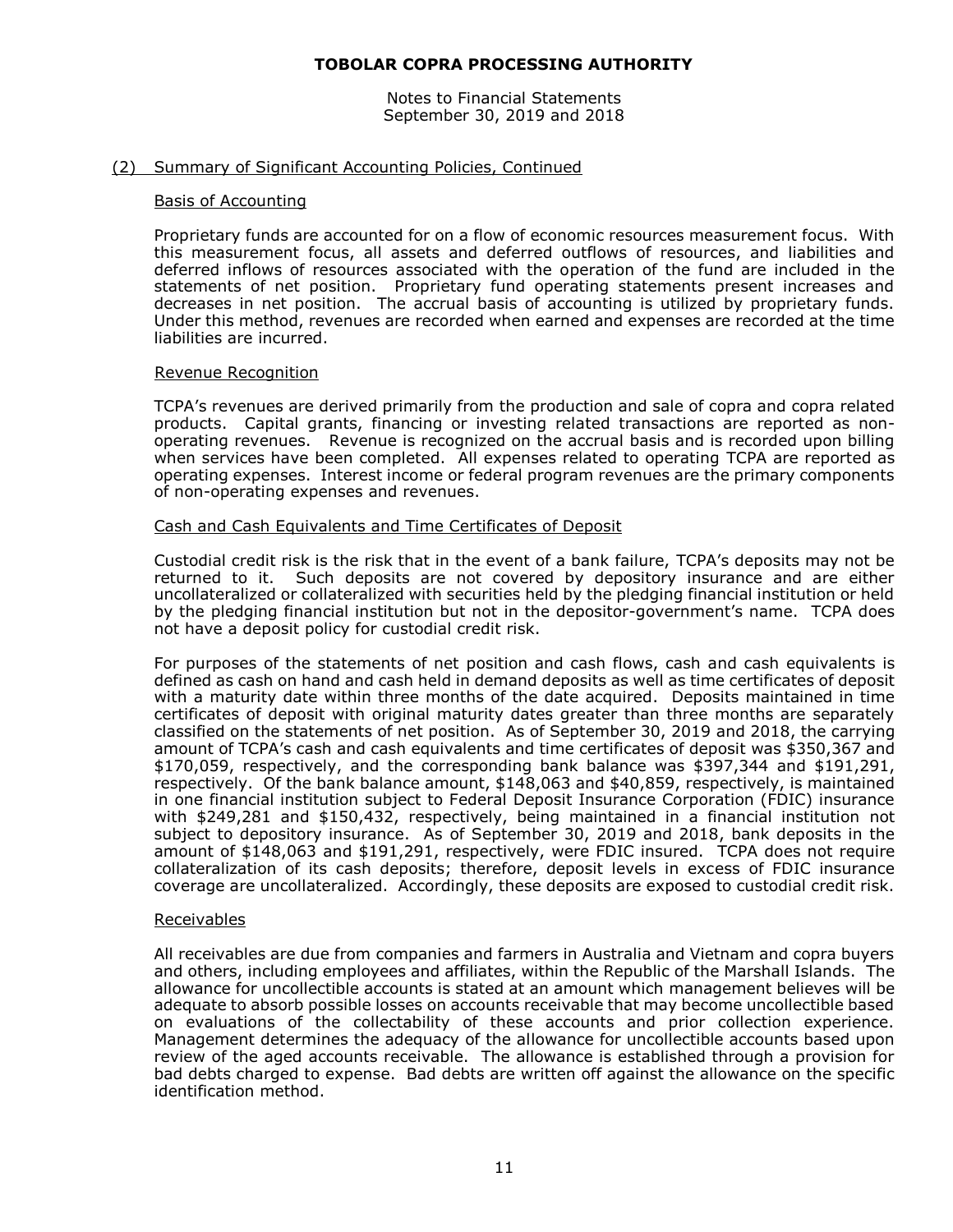Notes to Financial Statements September 30, 2019 and 2018

### (2) Summary of Significant Accounting Policies, Continued

#### Inventories

Inventories consist of carts, raw copra, copra oil, copra cake, soap and refined oil products, and materials. Carts, raw copra and materials are valued at the lower of cost (first-in, first-out method) or market value. Copra oil, copra cake, and soap and refined oil products are valued at the lower of production cost, which includes raw copra, direct labor and factory overhead, or market (net realizable value).

#### Deferred Dry Dock Expenditures

Dry dock expenditures have been recognized as an asset when the recognition criteria were met. The recognition is made when the dry docking has been performed and is amortized over the period until the next scheduled dry docking, usually two to three years. Any remaining carrying amount of the cost of the previous inspection is derecognized. Ordinary repairs and maintenance expenses are charged to the income statement during the financial period in which they are incurred.

#### Property, Plant and Equipment

Property, plant and equipment with costs that equal or exceed \$1,500 and have an estimated life of more than one year shall be capitalized. Such assets are stated at cost. Depreciation is calculated on the straight-line method based on the estimated useful lives of the respective assets. The estimated useful lives of these assets are as follows:

| Building and improvements | $10 - 20$ years |
|---------------------------|-----------------|
| Equipment                 | 3 - 20 years    |
| Furniture and fixtures    | $3 - 5$ years   |

#### Deferred Outflows of Resources

In addition to assets, the statement of net position will sometimes report a separate section for deferred outflows of resources. This separate financial statement element represents a consumption of net position that applies to a future period and so will not be recognized as an outflow of resources (deduction of net position) until then. TCPA has no items that qualify for reporting in this category.

#### Deferred Inflows of Resources

In addition to liabilities, the statement of net position will sometimes report a separate section for deferred inflows of resources. This separate financial statement element represents an acquisition of net position that applies to a future period and so will not be recognized as an inflow of resources (additions to net position) until then. TCPA has no items that qualify for reporting in this category.

#### Compensated Absences

Vested or accumulated vacation leave is recorded as an expense and liability as the benefits accrue to employees. No liability is recorded for non-vesting accumulating rights to receive sick pay benefits. As of September 30, 2019 and 2018, an accumulated vacation leave liability of \$31,904 and \$42,851, respectively, is included in the statements of net position within other accrued liabilities.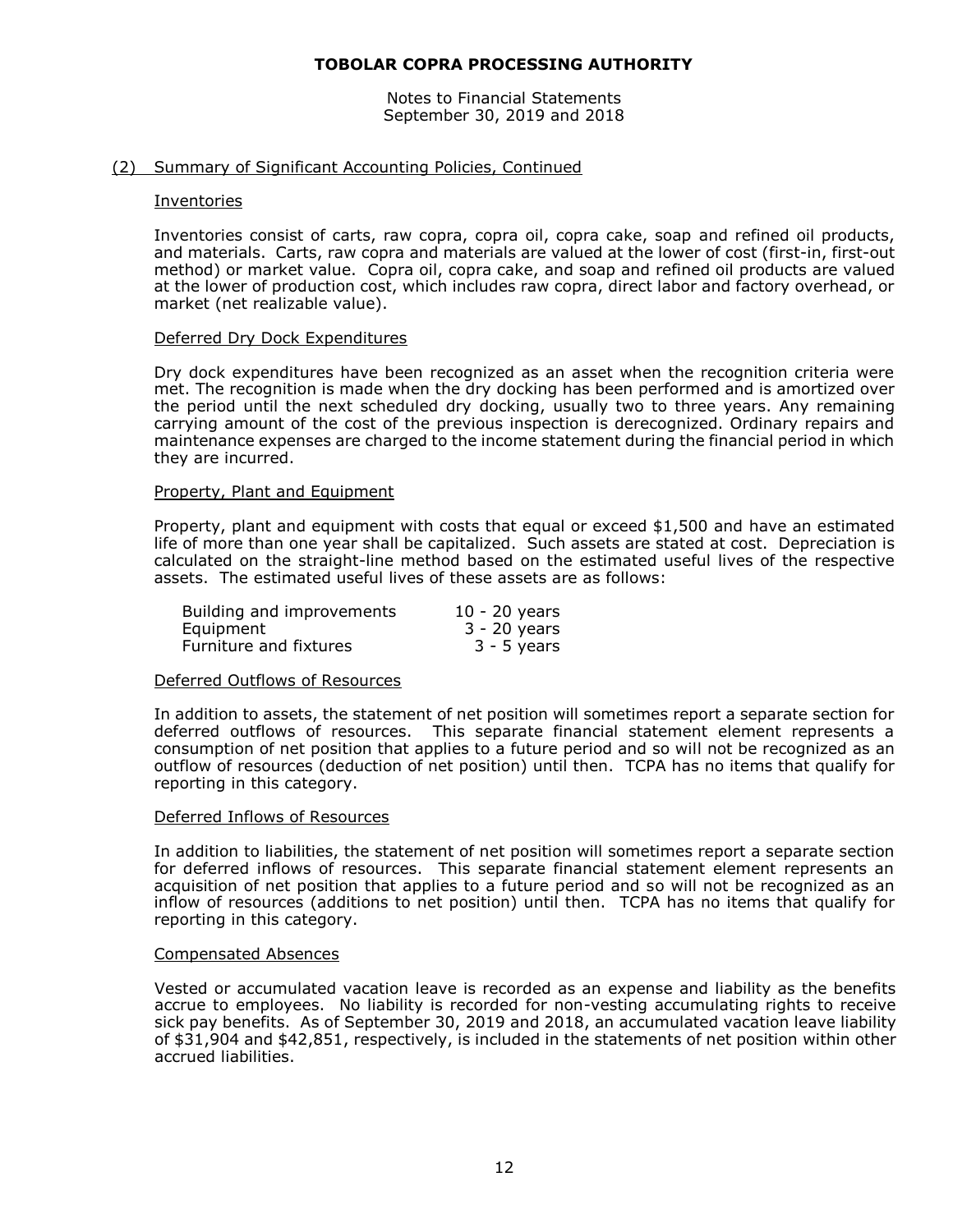Notes to Financial Statements September 30, 2019 and 2018

# (2) Summary of Significant Accounting Policies, Continued

#### Taxes

Corporate profits are not subject to income tax in the Republic of the Marshall Islands. The Government of the Republic of the Marshall Islands imposes a gross receipts tax of 3% on revenues. Pursuant to the Income Tax Act of 1989, as amended, TCPA is specifically exempt from this tax as TCPA is a government-owned copra processing corporation.

#### New Accounting Standards

During the year ended September 30, 2019, TCPA implemented the following pronouncements:

- GASB Statement No. 83, *Certain Asset Retirement Obligations*, which addresses accounting and financial reporting for certain asset retirement obligations (AROs) associated with the retirement of a tangible capital asset.
- GASB Statement No. 88, *Certain Disclosures Related to Debt, including Direct Borrowings and Direct Placements*, which improves the information that is disclosed in notes to government financial statements related to debt, including direct borrowings and direct placements.

The implementation of these standards did not have a material effect on the accompanying financial statements. However, the implementation of GASB Statement No. 88 did result in additional required disclosures surrounding debt. See Note 7.

In January 2017, GASB issued Statement No. 84, *Fiduciary Activities*, which establishes criteria for identifying fiduciary activities of all state and local governments. The provisions in Statement No. 84 are effective for fiscal years beginning after December 15, 2018. Management does not believe that the implementation of this statement will have a material effect on the financial statements.

In June 2017, GASB issued Statement No. 87, *Leases*, which establishes a single model for lease accounting based on the foundational principle that leases are financings of the right to use an underlying asset. The provisions in Statement No. 87 are effective for fiscal years beginning after December 15, 2019. Management has yet to determine whether the implementation of this statement will have a material effect on the financial statements.

In June 2018, GASB issued Statement No. 89, *Accounting for Interest Cost Incurred before the End of a Construction Period*, which requires that interest cost incurred before the end of a construction period be recognized as an expense in the period in which the cost is incurred for financial statements prepared using the economic resources measurement focus. The provisions in Statement No. 89 are effective for fiscal years beginning after December 15, 2019. Management does not believe that the implementation of this statement will have a material effect on the financial statements.

In August 2018, GASB issued Statement No. 90, *Majority Equity Interests - an Amendment of GASB Statements No. 14 and No. 61,* which improves the consistency and comparability of reporting a government's majority equity interest in a legally separate organization and the relevance of financial statement information for certain component units. The provisions in Statement No. 90 are effective for fiscal years beginning after December 15, 2018. Management does not believe that the implementation of this statement will have a material effect on the financial statements.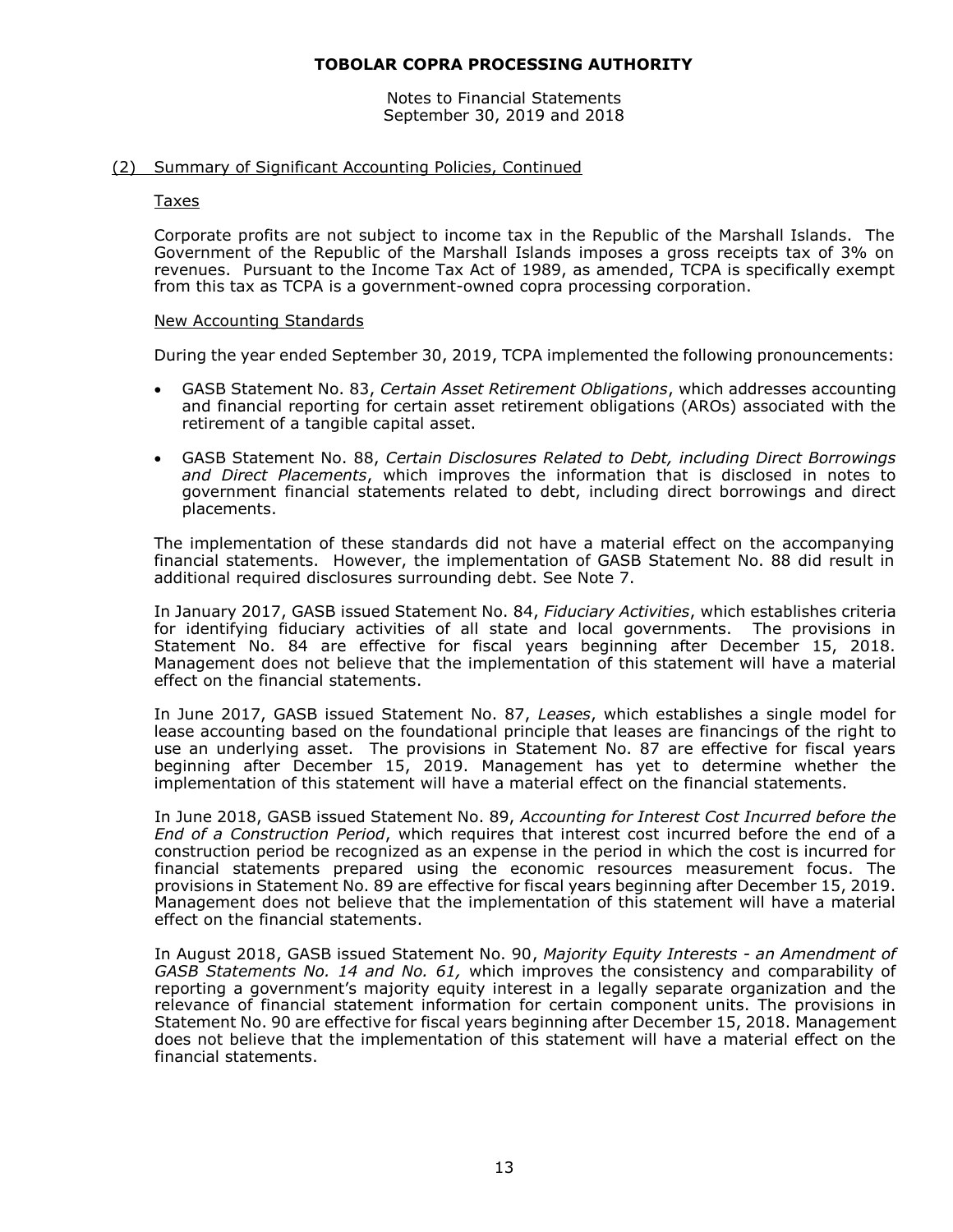Notes to Financial Statements September 30, 2019 and 2018

### (2) Summary of Significant Accounting Policies, Continued

#### New Accounting Standards, Continued

In May 2019, GASB issued Statement No. 91, *Conduit Debt Obligations*, which clarifies the existing definition of a conduit debt obligation; establishing that a conduit debt obligation is not a liability of the issuer; establishing standards for accounting and financial reporting of additional commitments and voluntary commitments extended by issuers and arrangements associated with conduit debt obligations; and improving required note disclosures. The provisions in Statement No. 91 are effective for fiscal years beginning after December 15, 2020. Management does not believe that the implementation of this statement will have a material effect on the financial statements.

In May 2020, GASB issued Statement No. 95, *Postponement of the Effective Dates of Certain*  Authoritative *Guidance*, which postpones the effective dates of GASB Statement No. 84, 89, 90 and 91 by one year and GASB Statement No. 87 by 18 months; however, earlier application of the provisions addressed in GASB Statement No. 95 is encouraged and is permitted to the extent specified in each pronouncement as originally issued. Management has yet to ascertain whether implementation of these statements will be postponed as provided in GASB Statement No. 95.

#### Estimates

The preparation of financial statements in accordance with GAAP requires management to make estimates and assumptions that affect the reported amounts of assets and deferred outflows of resources, liabilities and deferred inflows of resources, and disclosures of contingent assets and liabilities at the date of the financial statements and the reported amounts of revenues and expenses during the reporting period. Actual results could differ from those estimates.

#### (3) Inventories

Inventories at September 30, 2019 and 2018 consist of the following:

|                                                                                    | 2019                                                | 2018                                                 |
|------------------------------------------------------------------------------------|-----------------------------------------------------|------------------------------------------------------|
| Raw copra<br>Copra oil<br>Materials<br>Soap and refined oil products<br>Copra cake | \$361,518<br>300,891<br>116,170<br>43,506<br>39,513 | 22,401<br>S.<br>215,163<br>90,960<br>15,795<br>4,099 |
|                                                                                    | \$861,598                                           | \$348,418                                            |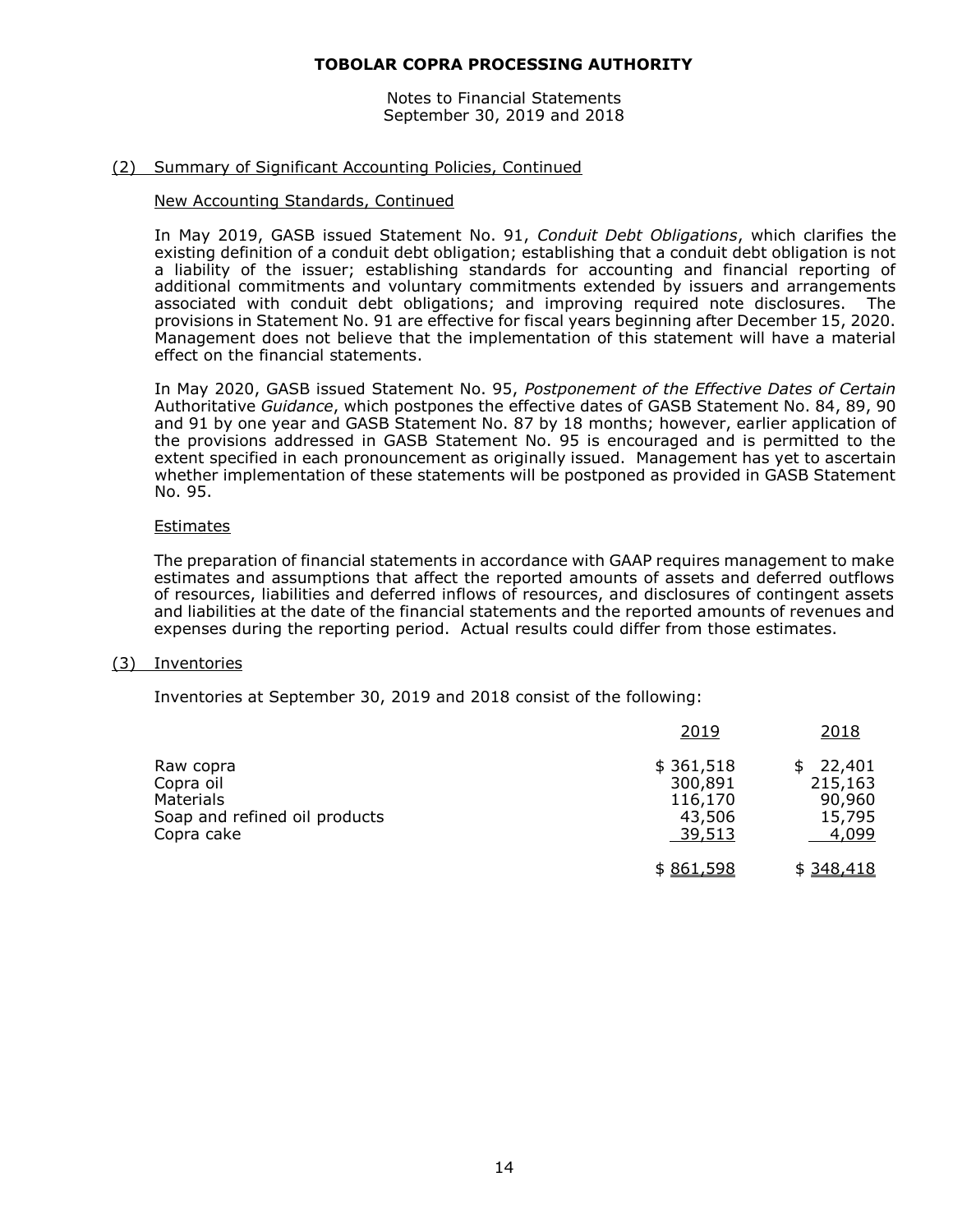Notes to Financial Statements September 30, 2019 and 2018

# (4) Capital Assets

Capital asset activity for the years ended September 30, 2019 and 2018 is as follows:

|                                                                  |                                        |                       | 2019                         |                                         |
|------------------------------------------------------------------|----------------------------------------|-----------------------|------------------------------|-----------------------------------------|
|                                                                  | October 1,<br><u> 2018 </u>            | Additions             | Reductions                   | September 30,<br><u>2019</u>            |
| Building and improvements<br>Equipment<br>Furniture and fixtures | \$ 2,554,084<br>3,411,301<br>100,986   | \$<br>2,299           | \$<br>(332, 888)             | 2,554,084<br>\$<br>3,080,712<br>100,986 |
| Less accumulated depreciation                                    | 6,066,371<br><u>(5,108,281)</u>        | 2,299<br>(148, 621)   | (332, 888)<br><u>201,943</u> | 5,735,782<br>(5,054,959)                |
|                                                                  | 958,090<br>\$                          | \$ (146, 322)         | (130, 945)<br>\$             | 680,823<br>\$                           |
|                                                                  |                                        |                       | 2018                         |                                         |
|                                                                  | October 1,<br><u> 2017 </u>            | Additions             | Reductions                   | September 30,<br>2018                   |
| Building and improvements<br>Equipment<br>Furniture and fixtures | 2,554,084<br>\$<br>3,378,655<br>99,636 | \$<br>32,646<br>1,350 | \$                           | 2,554,084<br>\$<br>3,411,301<br>100,986 |
| Less accumulated depreciation                                    | 6,032,375<br><u>(4,925,593)</u>        | 33,996<br>(182, 688)  |                              | 6,066,371<br><u>(5,108,281)</u>         |
|                                                                  | 1,106,782<br>\$                        | \$ (148, 692)         | \$                           | 958,090                                 |

On November 14, 2018, the Cabinet of RepMar authorized and approved the transfer of MV Tobolar at a cost of \$332,888, net of accumulated depreciation of \$201,943, and crew from TCPA to Marshall Islands Shipping Corporation (MISC). On February 17, 2019, this transfer was effectuated resulting in a receivable of \$588,070 due from MISC, which remains uncollected. TCPA is currently negotiating with RepMar and MISC for a final determination insofar as collection of this amount. Management is of the opinion that collection efforts will be favorable and thus no allowance for uncollectible accounts is considered necessary.

During the years ended September 30, 2019 and 2018, TCPA paid \$79,558 and \$231,119, respectively, to a vendor for purchases of equipment. This equipment has not been received as of September 30, 2019.

# (5) Prepaid Drydocking

In 2015, TCPA incurred drydock costs of \$72,857 for the MV Tobolar in Fiji, which is to be amortized over 3 years. During the year ended September 30, 2018, TCPA incurred additional drydock costs of \$457,125 for the MV Tobolar in Solomon Islands. During the year ended September 30, 2018, amortized drydock expense amounted to \$22,885. As of September 30, 2018, prepaid dry-docking amounted to \$457,125, which was derecognized during the year ended September 30, 2019 upon the transfer of MV Tobolar to MISC (see Note 4).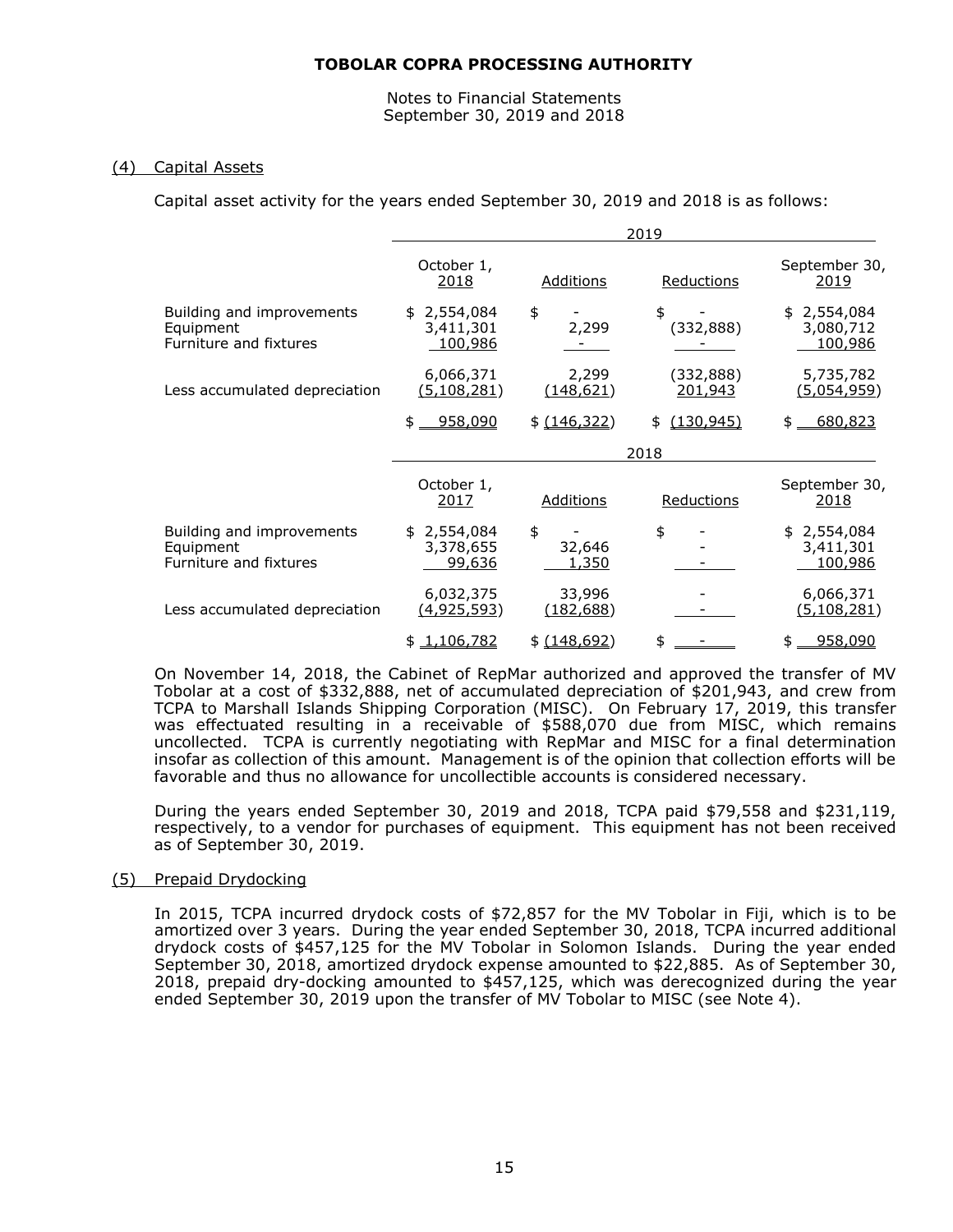Notes to Financial Statements September 30, 2019 and 2018

### (5) Prepaid Drydocking, Continued

An analysis of the change in prepaid drydocking costs during the years ended September 30, 2019 and 2018 is as follows:

|                                                                                                        | 2019                    | 2018                                 |
|--------------------------------------------------------------------------------------------------------|-------------------------|--------------------------------------|
| Beginning balance<br>Drydock costs incurred<br>Drydock costs derecognized<br>Amortized drydock expense | \$457,125<br>(457, 125) | 22,885<br>\$<br>457,125<br>(22, 885) |
| Ending balance                                                                                         |                         | \$457,125                            |
| Disclosed as follows:<br>Current<br>Noncurrent                                                         | \$                      | \$152,375<br>304,750                 |
|                                                                                                        | \$                      | \$457,125                            |

#### (6) Short-term Borrowings

In the normal course of operations, TCPA obtains short-term borrowings primarily for the purpose of funding the purchase of raw copra from producers. On August 22, 2018, TCPA obtained an interest free short-term advance from the Marshall Islands Development Bank (MIDB) in the amount of \$700,000, payable in full on October 31, 2018. In the event that payment is not made in full, interest shall be payable at 6% per annum. On November 2, 2018, this loan was paid in full.

Changes in short-term borrowings for the years ended September 30, 2019 and 2018 were as follows:

|                     | Beginning |           |              | Ending  |
|---------------------|-----------|-----------|--------------|---------|
|                     | Balance   | Additions | Reductions   | Balance |
| September 30, 2019: |           |           |              |         |
| Bank loan           | 700.000   |           | \$ (700.000) |         |
| September 30, 2018: |           |           |              |         |
| Bank loan           |           | 700,000   |              | 700.000 |

#### (7) Long-term Debt

Long-term debt at September 30, 2019 and 2018 is as follows:

| Term loan with a bank refinanced from a bank credit line in the<br>amount of $$1,430,000$ , interest at 8.5% per annum, with<br>principal and interest payable in monthly installments of<br>\$25,500 through June 30, 2022, collateralized by a general |                                                            | 2019 | 2018      |
|----------------------------------------------------------------------------------------------------------------------------------------------------------------------------------------------------------------------------------------------------------|------------------------------------------------------------|------|-----------|
| from the Marshall Islands Development Bank.<br>\$768,366                                                                                                                                                                                                 | security agreement over all assets of TCPA and a guarantee |      | \$928,964 |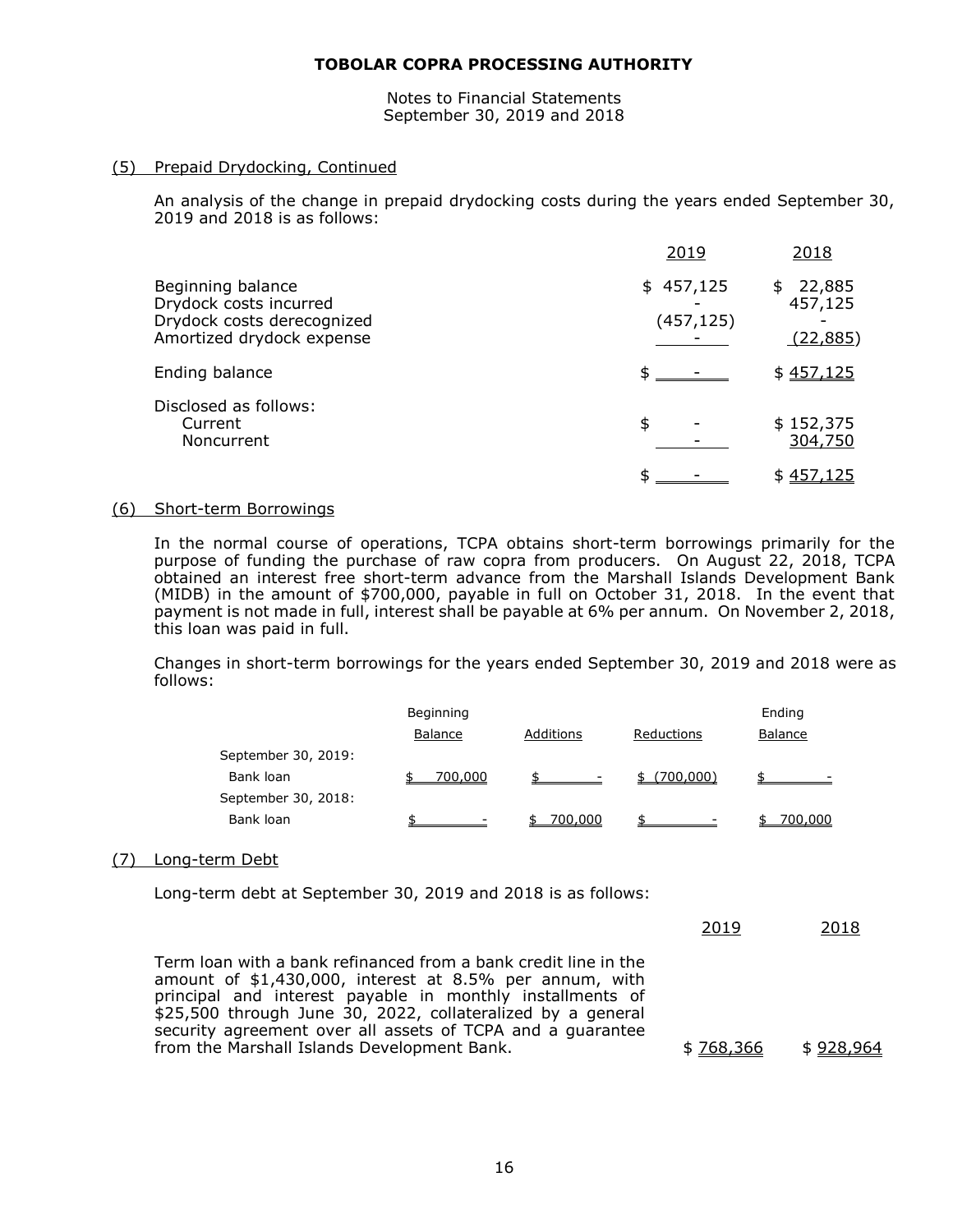Notes to Financial Statements September 30, 2019 and 2018

# (7) Long-term Debt, Continued

Annual debt service requirements to maturity for principal and interest are as follows:

| Year ending<br>September 30, | Principal                       | Interest                    | Total                           |
|------------------------------|---------------------------------|-----------------------------|---------------------------------|
| 2020<br>2021<br>2022         | \$278,780<br>301,571<br>188,015 | \$54,023<br>29,929<br>5,088 | \$332,803<br>331,500<br>193,103 |
|                              | \$768,366                       | \$89,040                    | \$857,406                       |

# Debt Covenants

The Loan Agreement, dated June 23, 2016, sets forth covenants to ensure payment of debt service. The primary requirements of the agreement is summarized below:

Events of default with finance related consequences - the Loan Agreement specifies a number of Events of Default and related Remedies.

Acceleration - Upon the occurrence of an Event of Default and is continuing, the bank may, without notice or demand, declare all unpaid principal of and all interest accrued on the loan to be immediately due and payable and, upon such declaration, all such principal and interest shall become immediately due and payable.

Changes in long-term liabilities for the years ended September 30, 2019 and 2018, were as follows:

|                | <b>Balance</b> |              |                  | Balance        |               |
|----------------|----------------|--------------|------------------|----------------|---------------|
|                | October 1,     |              |                  | September      | Due Within    |
|                | 2018           | Additions    | Reductions       | 30, 2019       | One Year      |
| Loans payable: |                |              |                  |                |               |
| Bank loan      | 928,964        | \$           | (160, 598)<br>\$ | 768,366<br>\$  | 278,780       |
|                | Balance        |              |                  | <b>Balance</b> |               |
|                | October 1,     |              |                  | September      | Due Within    |
|                | 2017           | Additions    | Reductions       | 30, 2018       | One Year      |
| Loans payable: |                |              |                  |                |               |
| Bank loan      | \$<br>975,857  | \$<br>$\sim$ | \$<br>(46,893)   | \$<br>928,964  | 236,538<br>\$ |
| <b>PIDB</b>    | 254,791        |              | (254,791)        |                |               |
|                | 230,648        | \$           | (301,684)        | 928,964        | 236,538       |

#### (8) Related Party Transactions

TCPA is a component unit of RepMar and is therefore affiliated with all RepMar-owned and affiliated entities, including the Marshall Islands Marine Resources Authority (MIMRA), the Marshall Islands Development Bank (MIDB), and the Marshall Islands Shipping Corporation (MISC).

During the years ended September 30, 2019 and 2018, TCPA received cash operating subsidies from RepMar of \$8,267,551 and \$4,474,387, respectively, as well as non-cash operating subsidies of \$700,000 and \$0, respectively. In 2019, non-cash operating subsidies represent payments made by RepMar on behalf of TCPA for debt settlement of a short-term loan payable to MIDB.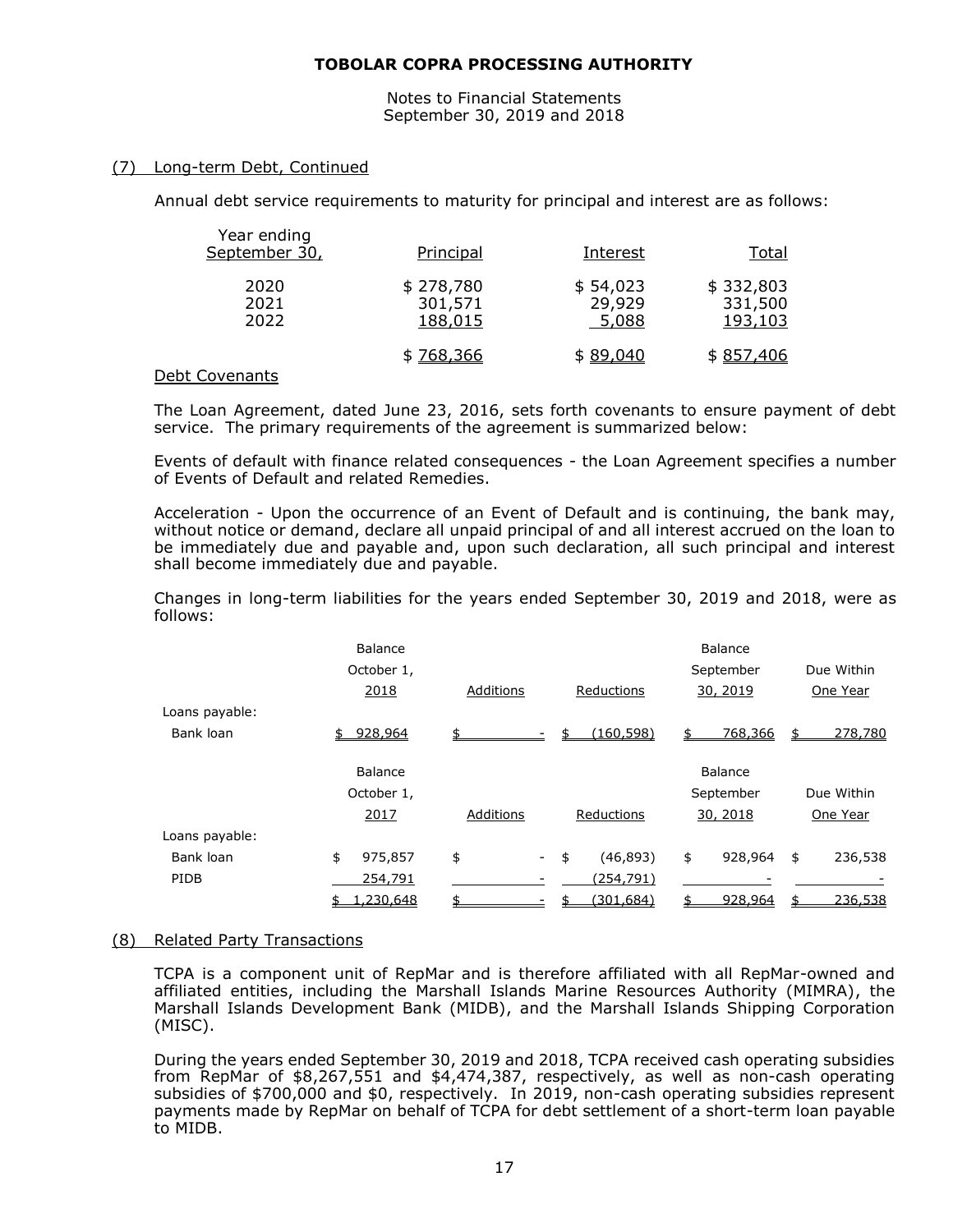Notes to Financial Statements September 30, 2019 and 2018

### (8) Related Party Transactions, Continued

A summary of RepMar appropriations by funding source received by TCPA for the years ended September 30, 2019 and 2018 is as follows:

|                                                                                        | 2019                     | 2018                             |
|----------------------------------------------------------------------------------------|--------------------------|----------------------------------|
| General Fund - Copra Subsidy<br>ROC Taiwan - Copra Subsidy<br>ROC Taiwan - VCO Project | \$7,033,151<br>1,934,400 | \$3,490,819<br>933,568<br>50,000 |
|                                                                                        | \$8,967,551              | \$ 4,474,387                     |

During the year ended September 30, 2019, Cabinet Minute C.M. 244 (2018) authorized and approved the transfer of MV Tobolar and crew to MISC. Receivables from MISC at September 30, 2019 relating to this transfer amounted to \$588,070. In addition, TCPA has recorded receivables from RepMar at September 30, 2019 and 2018 of \$4,782 and \$86,339, respectively, relating to miscellaneous services provided by TCPA. Receivables from other affiliates at September 30, 2019 and 2018 amounted to \$5,576 and \$5,000, respectively.

In 2013, MIMRA advanced funds to TCPA in the amount of \$100,000 for the purpose of assisting TCPA in funding the purchase of copra. The advance is uncollateralized and non-interest bearing and is due and payable by TCPA from the proceeds of oil sales. As at September 30, 2019 and 2018, the outstanding balance amounted to \$50,000.

TCPA utilizes services from its affiliates at the same rates charged to third parties and at substantially more favorable terms than those afforded to third parties.

A summary of additional related party transactions as of September 30, 2019 and 2018, and for the years then ended is as follows:

|                                                                                                                                                                                                                                    | 2019                                                             |                                                                            |
|------------------------------------------------------------------------------------------------------------------------------------------------------------------------------------------------------------------------------------|------------------------------------------------------------------|----------------------------------------------------------------------------|
|                                                                                                                                                                                                                                    | <u>Expenses</u>                                                  | <b>Payables</b>                                                            |
| Marshall Islands Shipping Corporation<br>Marshalls Energy Company, Inc.<br>Marshall Islands Social Security Administration<br>RMI Ports Authority<br>RepMar<br>Marshall Islands Marine Resources Authority<br><b>Others</b>        | \$526,515<br>157,766<br>100,810<br>14,704<br>25,460<br>\$825,255 | 2,572<br>\$<br>249,735<br>24,474<br>50,029<br>25,624<br>1,043<br>\$353,477 |
|                                                                                                                                                                                                                                    |                                                                  | 2018                                                                       |
|                                                                                                                                                                                                                                    | <b>Expenses</b>                                                  | Payables                                                                   |
| Marshall Islands Shipping Corporation<br>Marshalls Energy Company, Inc.<br>Marshall Islands Social Security Administration<br><b>RMI Ports Authority</b><br>RepMar<br>Marshall Islands Marine Resources Authority<br><b>Others</b> | \$405,795<br>122,909<br>95,535<br>17,803<br>14,490               | \$159,980<br>48,603<br>22,407<br>18,489<br>50,000<br><u>1,131</u>          |
|                                                                                                                                                                                                                                    | \$656,532                                                        | \$300,610                                                                  |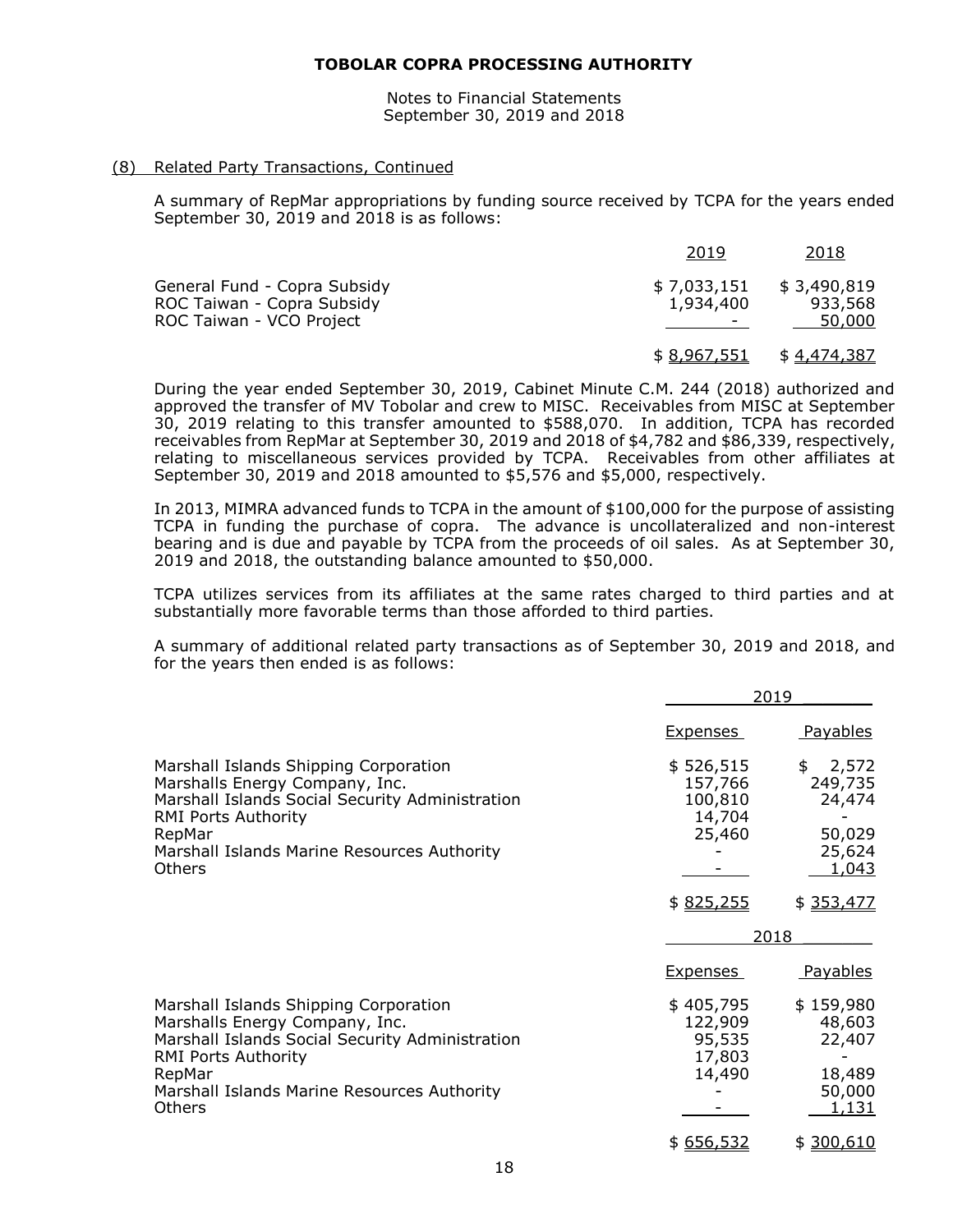Notes to Financial Statements September 30, 2019 and 2018

#### (9) Risk Management

TCPA is exposed to various risks of loss related to torts; theft of, damage to, and destruction of assets; errors and omissions; injuries to employees; and natural disasters. TCPA has elected to purchase commercial insurance from independent third parties for the risks of loss to which it is exposed. Settled claims from these risks have not exceeded commercial insurance coverage for the past three years.

#### (10) Significant Customers

Approximately 61% and 78% of total sales was earned from one customer during the years ended September 30, 2019 and 2018, respectively.

#### (11) Commitments

In 2013, TCPA entered into a 25-year ground lease agreement for a portion of Wojale Weto expiring on June 5, 2038. Total future minimum lease payments for subsequent years ending September 30, are as follows:

| Year ending<br>September 30,                                                      |                                                                                    |
|-----------------------------------------------------------------------------------|------------------------------------------------------------------------------------|
| 2020<br>2021<br>2022<br>2023<br>2024<br>2025 - 2029<br>2030 - 2034<br>2035 - 2038 | \$<br>13,668<br>13,668<br>13,668<br>13,668<br>13,668<br>68,340<br>68,340<br>50,116 |

# \$ 255,136

#### (12) Contingencies

The accompanying financial statements have been prepared in conformity with accounting principles generally accepted in the United States of America, which contemplates the continuation of TCPA as a going concern. During the years ended September 30, 2019 and 2018, TCPA incurred losses from operations of \$7,553,665 and \$5,396,954, respectively. Management acknowledges that it is currently dependent on RepMar for cash funding in order to maintain TCPA as a going concern. Although RepMar has provided funding in the past, TCPA does not have a formal agreement with RepMar to provide funds in the future. Management believes that the continuation of TCPA's operations is dependent upon the financial support of RepMar, deferment in payment of certain liabilities, and/or significant improvements in operations.

In view of these matters, realization of a major portion of the assets in the accompanying statement of net position at September 30, 2019, is dependent upon continued operations of TCPA, which, in turn, is dependent upon TCPA's ability to produce and process copra products and the success of future operations. Management believes that the continuation of TCPA's operations is dependent upon the future financial support of RepMar. In the event that copra subsidies from RepMar are reduced or eliminated, the Board and management of TCPA will take appropriate action to initiate a reduction in purchase price of copra.

The real property on which the copra processing plant and related facilities are located is leased by the Marshall Islands Development Authority from RepMar. No provision has yet been made for the sublease to TCPA of the real property on which the processing plant is located. No rental payments for the use of the real property or warehouses are anticipated.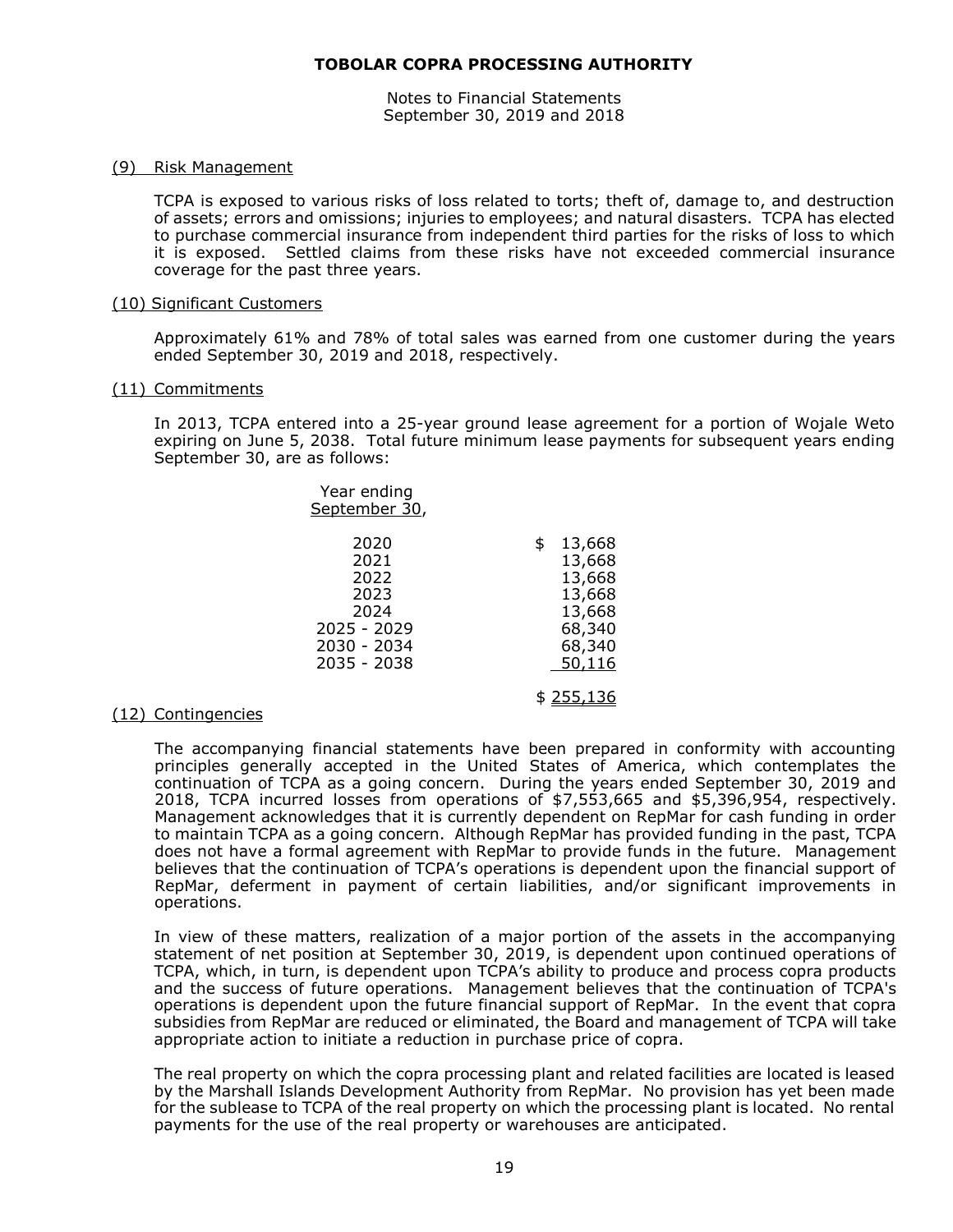Notes to Financial Statements September 30, 2019 and 2018

#### (13) Subsequent Event

On March 11, 2020, the World Health Organization declared the novel strain of coronavirus (COVID-19) a global pandemic and recommended containment and mitigation measures worldwide. As of August 19, 2020, there have been no confirmed cases of COVID-19 in the Marshall Islands. TCPA has determined that should the pandemic reach the Marshall Islands, it may negatively impact TCPA's business, results of operations, and financial position and TCPA would become dependent upon the financial support of RepMar. However, the effect of the pandemic to RepMar is also uncertain and future available funding to component units may be limited. Therefore, while TCPA expects this matter to negatively impact its business, results of operations, and financial position, the related financial impact cannot be reasonably estimated at this time.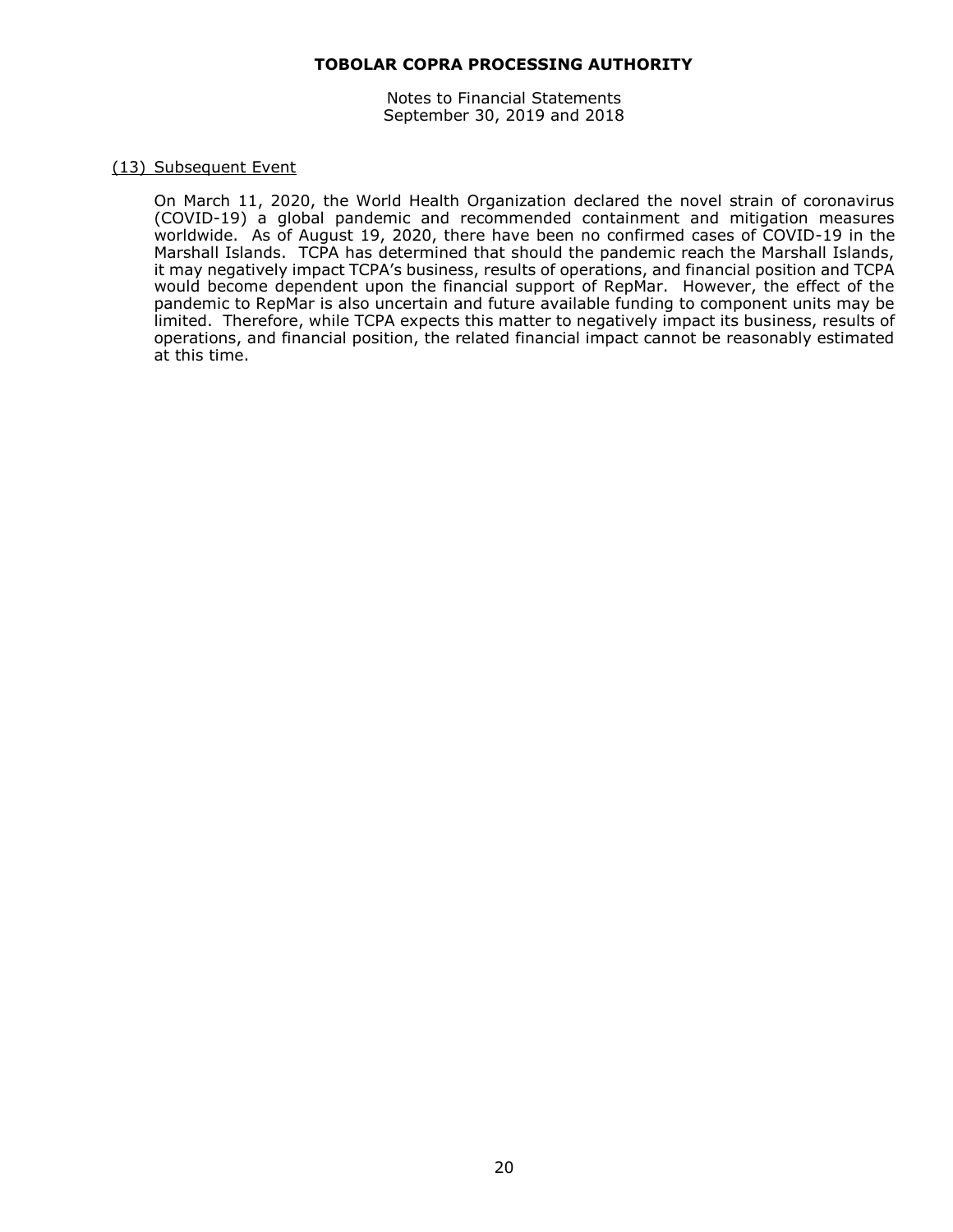

Deloitte & Touche LLP 361 South Marine Corps Drive Tamuning, GU 96913 USA

Tel: +1 (671) 646-3884 Fax: +1 (671) 649-4265

www.deloitte.com

#### **INDEPENDENT AUDITORS' REPORT ON INTERNAL CONTROL OVER FINANCIAL REPORTING AND ON COMPLIANCE AND OTHER MATTERS BASED ON AN AUDIT OF FINANCIAL STATEMENTS PERFORMED IN ACCORDANCE WITH** *GOVERNMENT AUDITING STANDARDS*

Board of Directors Tobolar Copra Processing Authority:

We have audited, in accordance with auditing standards generally accepted in the United States of America and the standards applicable to financial audits contained in *Government Auditing Standards* issued by the Comptroller General of the United States, the financial statements of Tobolar Copra Processing Authority (TCPA), which comprise the statement of net position as of September 30, 2019, and the related statements of revenues, expenses and changes in net position and of cash flows for the year then ended and the related notes to the financial statements, and have issued our report thereon dated August 19, 2020.

# **Internal Control Over Financial Reporting**

In planning and performing our audit of the financial statements, we considered TCPA's internal control over financial reporting (internal control) to determine the audit procedures that are appropriate in the circumstances for the purpose of expressing our opinion on the financial statements, but not for the purpose of expressing an opinion on the effectiveness of TCPA's internal control. Accordingly, we do not express an opinion on the effectiveness of TCPA's internal control.

A *deficiency in internal control* exists when the design or operation of a control does not allow management or employees, in the normal course of performing their assigned functions, to prevent, or detect and correct, misstatements on a timely basis. A *material weakness* is a deficiency, or a combination of deficiencies, in internal control, such that there is a reasonable possibility that a material misstatement of the entity's financial statements will not be prevented, or detected and corrected on a timely basis.

Our consideration of internal control was for the limited purpose described in the first paragraph of this section and was not designed to identify all deficiencies in internal control that might be material weaknesses or significant deficiencies and therefore, material weaknesses or significant deficiencies may exist that have not been identified. We did identify certain deficiencies in internal control, described in the accompanying Schedule of Findings and Questioned Costs as item 2019-02, which we consider to be material weaknesses.

# **Compliance and Other Matters**

As part of obtaining reasonable assurance about whether TCPA's financial statements are free of material misstatement, we performed tests of its compliance with certain provisions of laws, regulations, contracts, and grant agreements, noncompliance with which could have a direct and material effect on the determination of financial statement amounts. However, providing an opinion on compliance with those provisions was not an objective of our audit, and accordingly, we do not express such an opinion. The results of our tests disclosed instances of noncompliance or other matters that are required to be reported under *Government Auditing Standards* and which are described in the accompanying Schedule of Findings and Responses as item 2019-01.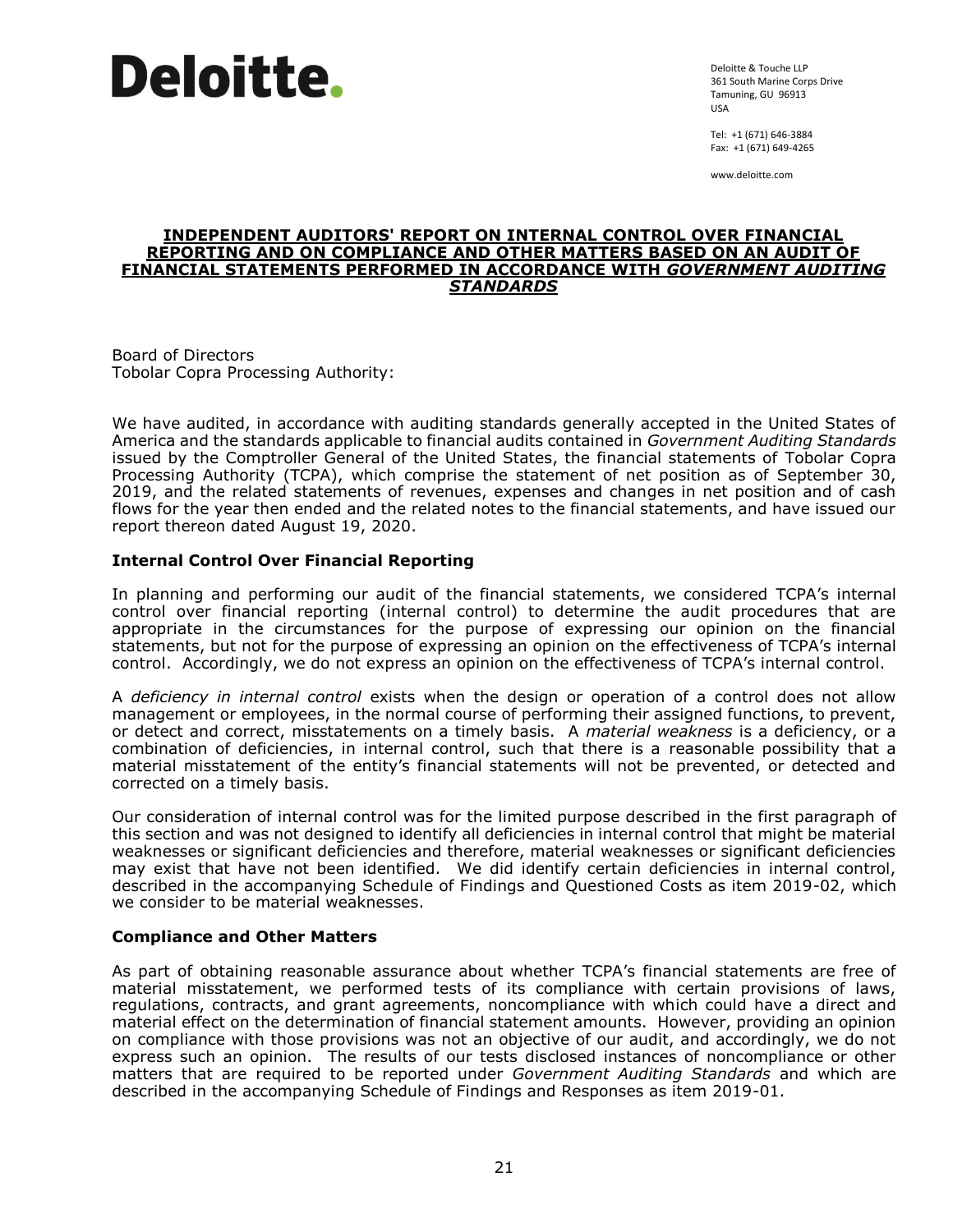# Deloitte.

# **TCPA's Responses to Findings**

TCPA's responses to the findings identified in our audit are described in the accompanying Schedule of Findings and Responses. TCPA's responses were not subjected to the auditing procedures applied in the audit of the financial statements and, accordingly, we express no opinion on them.

# **Purpose of this Report**

The purpose of this report is solely to describe the scope of our testing of internal control and compliance and the result of that testing, and not to provide an opinion on the effectiveness of TCPA's internal control or on compliance. This report is an integral part of an audit performed in accordance with *Government Auditing Standards* in considering TCPA's internal control and compliance. Accordingly, this communication is not suitable for any other purpose.

loite Nachell

August 19, 2020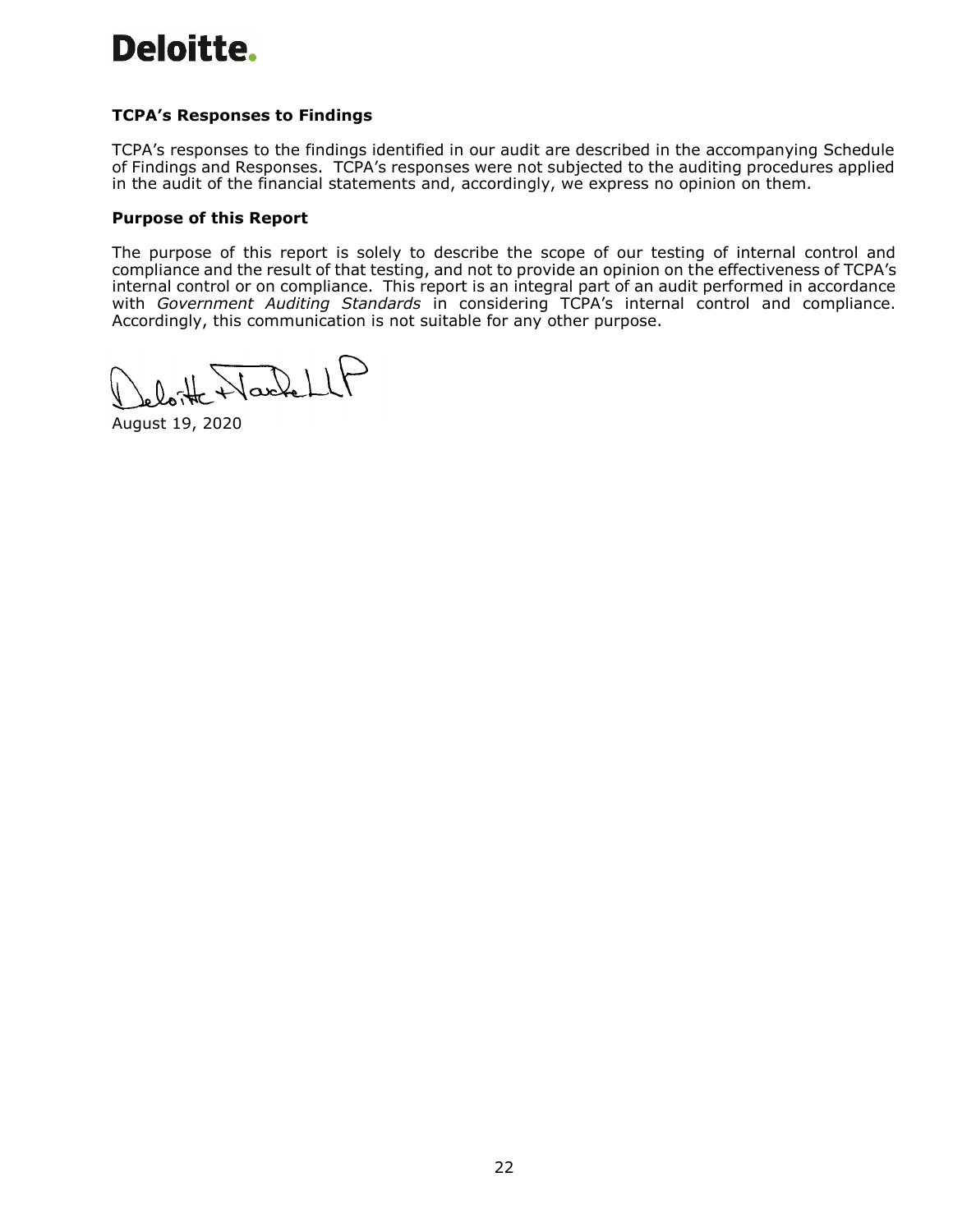Schedule of Findings and Responses Year Ended September 30, 2019

Local Noncompliance

Finding No. 2019-001

Criteria: RepMar's Procurement Code states the following:

- (a) Section 124 unless otherwise authorized by law, all Government contracts shall be awarded by competitive sealed bidding.
- (b) Section 125 Competitive Sealed Bidding
	- a. An invitation for Bids shall be issued and shall include a purchase description and all contractual terms and conditions applicable to the procurement.
	- b. An Invitation for Bids shall be issued and shall include purchase description, and all contractual terms and conditions applicable to the procurement.
	- c. Adequate public notice of the Invitation for Bids shall be given a reasonable time prior to the date set forth therein for the opening of bids, in accordance with regulations promulgated by the Policy Office. Such notice may include publication in a newspaper of general circulation for a reasonable time prior to bid opening.
- (c) Section 127 procurement of goods and services not exceeding \$25,000 may be made in accordance with small purchase procedures promulgated by RepMar's Policy Office. Small purchase procedures are those relatively simple and informal methods for securing services, supplies, or other property that do not cost more than \$25,000. RepMar's Ministry of Finance has previously declared that if small purchase procedures are used, price or rate quotations shall be obtained from an adequate number of qualified sources.
- (d) Section 128 a contract may be awarded for a supply, service, or construction item without competition when it is determined in writing that there is only one source for the required supply, service, or construction item.

Condition: RepMar requires that procurement actions of goods and services provide full and open competition and compliance with this provision should be appropriately documented in the procurement files. For the following items, supporting documentation was inadequate to evidence the procurement process:

| <b>Items Description</b>               | Amount | <b>Remarks</b>                        |
|----------------------------------------|--------|---------------------------------------|
| Payment for rear cart project supplies |        | $$72,361$ Supplies & Materials*       |
| Purchase of pet bottles                |        | \$27,460   Supplies & Materials**     |
| 21600pcs jute bags                     |        | $$27,000$ Suppliers - Copra Bags***   |
| MV Tobolar Gen Set Repair              |        | $$25,520$ Repairs and Maintenance**** |
| Professional fees                      |        | $$6,349$ Professional fees*****       |

*\*PO was prepared subsequently after receiving invoices from selected supplier. No competitive bidding documents and no RFP was available for estimate.*

*\*\* PO was dated after invoice date. No competitive bidding documents, no price quotations and no RFP was available for estimate.*

*\*\*\*No competitive bidding documents were available for estimate.*

*\*\*\*\* No PO. No competitive bidding documents were available for estimate. \*\*\*\*\* No RFP was available for estimate.*

Required procurement procedures for the above items do not appear to have been followed.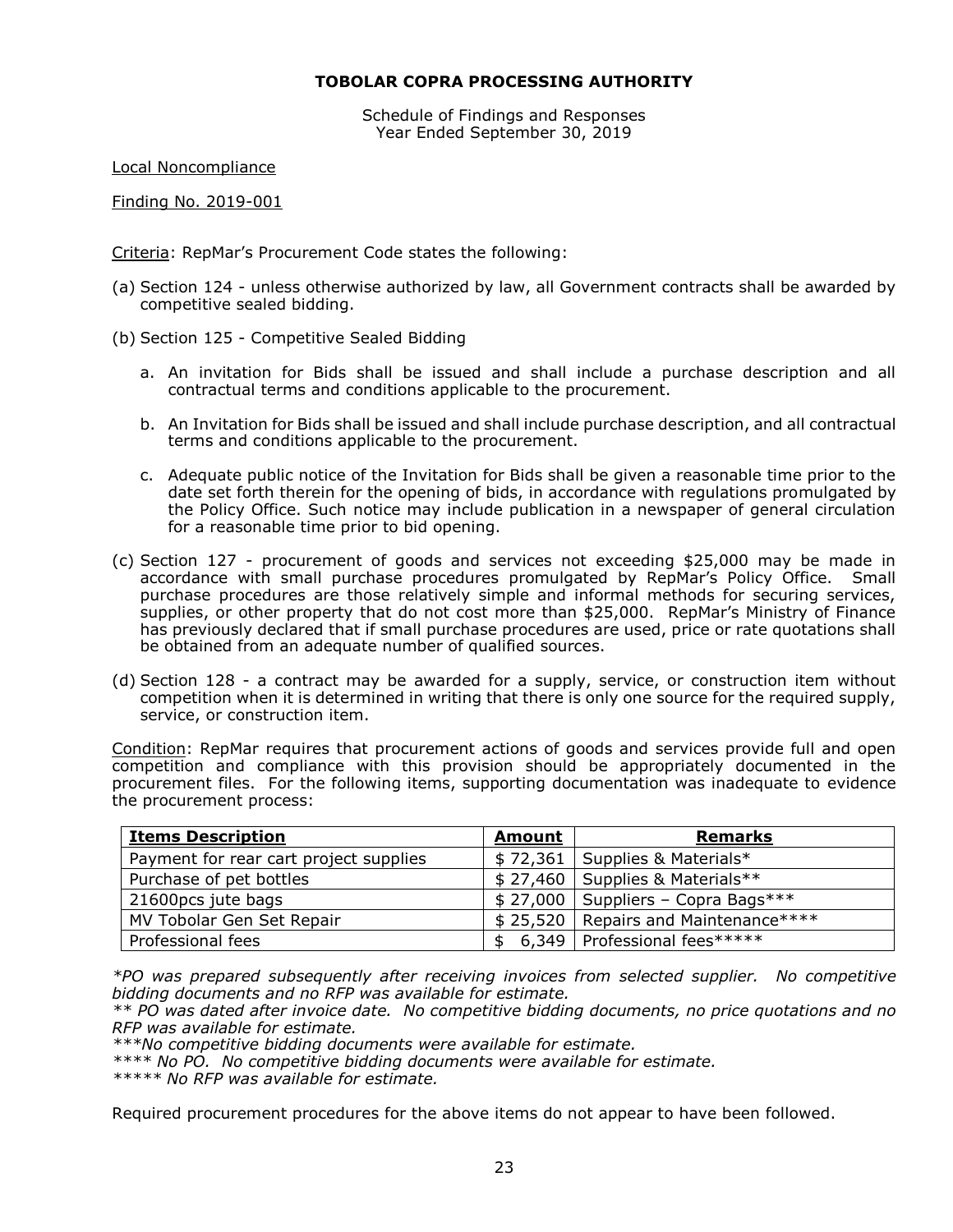Schedule of Findings and Responses, Continued Year Ended September 30, 2019

#### Local Noncompliance, Continued

#### Finding No. 2019-001, Continued

The following advances and capital asset acquisitions from the same local vendor appear to be inconsistent with requirements of RepMar's Procurement Code:

a. The following advances were without adequate procurement documentation:

| PO Date  | PO#   | Check $#$ | <b>UIRCK</b><br>Amount | Item Description                |
|----------|-------|-----------|------------------------|---------------------------------|
| 01/22/19 | 78088 | 29455     | \$20,558               | Purchase of Jute bags           |
| 07/30/19 | 78027 | 29658     | 7,683                  | Purchase of rear cart materials |
| 08/20/19 | 78069 | 29655     | 16,017                 | Purchase of pet bottles         |

#### $$44,258$

 $C<sub>2</sub>$  and  $C<sub>2</sub>$ 

For PO #78088 for the purchase of 44,000 lbs. of Jute bags totaling \$39,940, a copy of the vendor invoice and vendor price quotations of two other bidders were not on file. This purchase was partially paid by check # 29455 for \$20,588; however, based on further examination of the summary of price quotations, we noted two suppliers with lower price quotations of \$31,732 and \$33,446. The supporting procurement documentation did not evidence vendor selection. Furthermore, the purchase exceeded the \$25,000 threshold, which requires formal competitive sealed bidding.

PO #s 78027 and 78069 were prepared after receiving copies of invoices of \$9,542 and \$19,922, respectively, from the vendor. Supporting documentation was inadequate to evidence the procurement process. These purchases were partially paid by check #s 29655 and 29658 in the amounts of \$16,017 and \$7,683, respectively. It appears that insufficient price quotations were obtained to support informal competitive bidding processes.

- b. PO # 77925 dated 05/03/2019 and invoice # 003 dated 08/1/2019 for \$26,601 was processed with various price quotations and price comparison sheets indicating the selected vendor as the lowest bidder; however, based on further examination of the summary of price quotations, we noted that one of the non-selected quotations, dated 11/29/2018, had expired. It appears that insufficient price quotations were obtained to support informal competitive bidding processes. Furthermore, the purchase exceeded the \$25,000 threshold, which requires formal competitive sealed bidding.
- c. A \$234,987 contract for a 60HP Boiler and related equipment was awarded on 07/31/18. The procurement process indicated that only one bidder submitted a conforming bid; however, the competitive sealed bidding process was supported by a Marshall Islands Journal newspaper advertisement run for two weeks. No other effort was evident to obtain interested bidders from off-island through direct solicitation from boiler manufacturer companies or by advertising in more widely circulated trade magazines.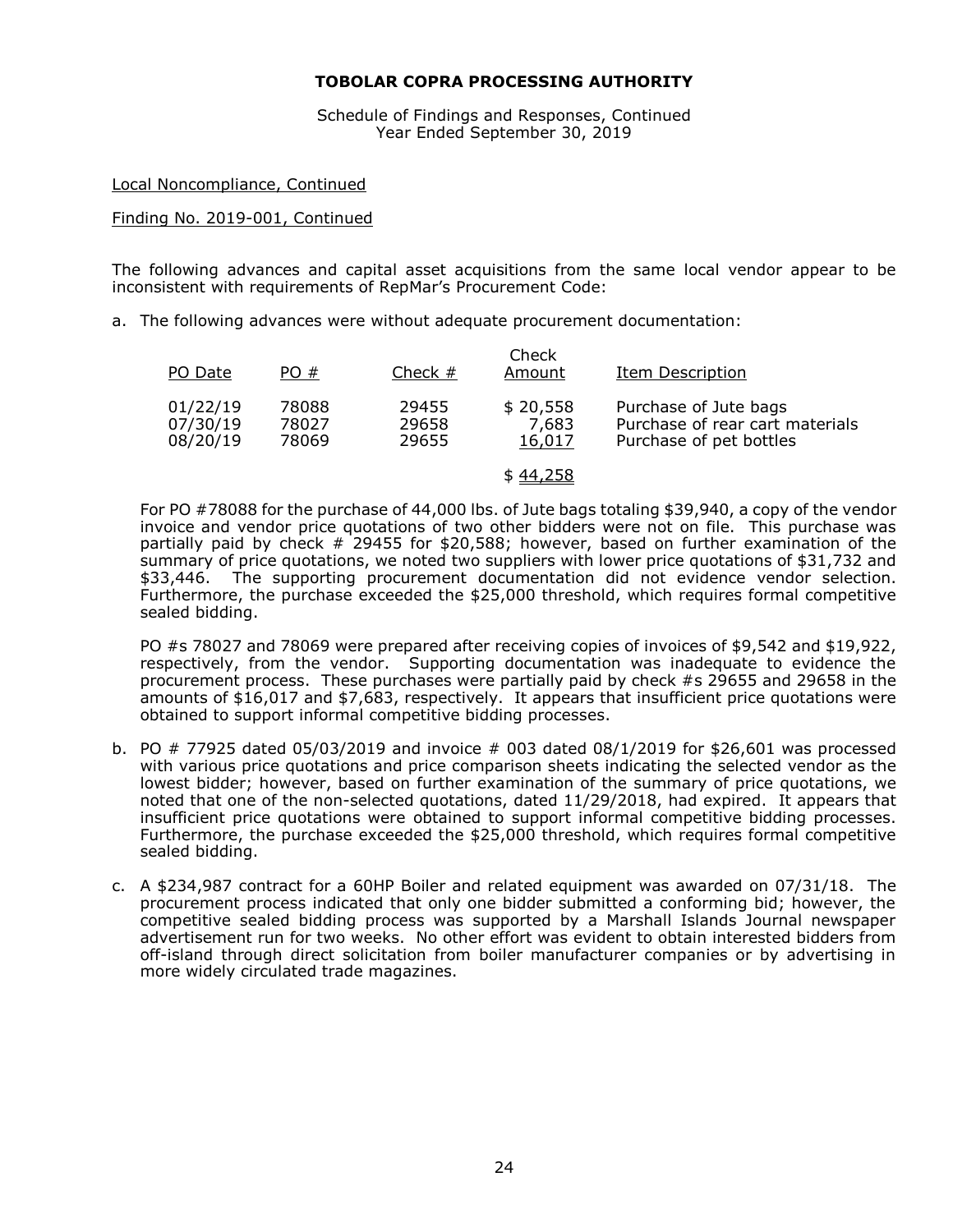Schedule of Findings and Responses, Continued Year Ended September 30, 2019

# Local Noncompliance, Continued

# Finding No. 2019-001, Continued

Advance payments paid against this contract were as follows:

| <b>Check Date</b>                                                                | Check $#$                                                   | Amount                                                                  |
|----------------------------------------------------------------------------------|-------------------------------------------------------------|-------------------------------------------------------------------------|
| 09/19/19<br>01/22/19<br>10/17/18<br>09/20/18<br>08/28/18<br>08/14/18<br>03/16/18 | 29662<br>29429<br>29330<br>29306<br>29282<br>29237<br>53010 | 16,000<br>\$<br>15,000<br>28,000<br>50,000<br>30,000<br>30,000<br>4,985 |
|                                                                                  |                                                             |                                                                         |

\$ 173,985

The purchased items were not received as of September 30, 2019.

Cause: The cause of the above condition is the lack of adequate internal control policies and procedures requiring documentation of procurement procedures to support compliance with RepMar's Procurement Code.

Effect: The effect of the above condition is potential noncompliance with RepMar's Procurement Code.

Recommendation: We recommend that management establish adequate internal control policies and procedures to conform to RepMar's Procurement Code.

Prior Year Status: The lack of compliance with RepMar's Procurement Code was reported as a finding in the audits of TCPA for fiscal years 2011 through 2018.

Auditee Response and Corrective Action Plan: Management acknowledges the auditor's comments and recommendations. The management reviewed and revised the standard operating procedure to improve and strengthen policy on procurement procedures on goods and services with complete supporting documents specially on re-ordering of supplies, also reestablished documentation, and internal control department.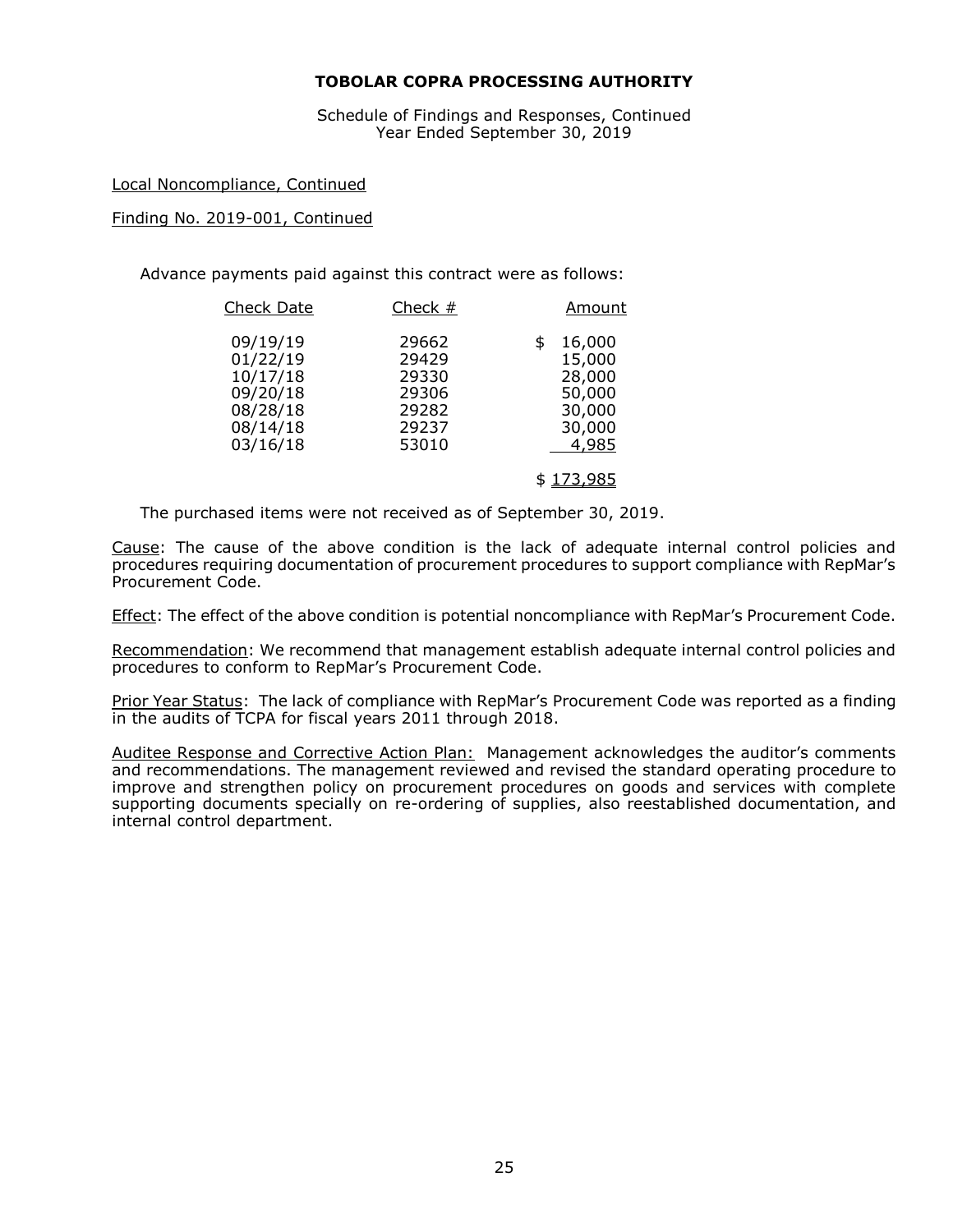Schedule of Findings and Responses, Continued Year Ended September 30, 2019

Cost of Goods Sold

Finding No. 2019-002

Criteria: Adequate internal control policies and procedures should be established requiring that cost of goods sold be accurately supported, identified, recorded, and paid.

Condition: Of 31 copra advance liquidations tested, 12 indicated cash shortages and overpayments to growers. Cash shortages and overpayments of \$2,706 were charged to the employee suspense receivable account. TCPA's practice is to recoup cash shortages through salary deductions; however, the related employee suspense receivable account  $(A/C \neq 1350)$  of \$18,126 is offset with a corresponding allowance for uncollectible accounts.

Cause: The cause of the above condition is the lack of established policies and procedures that require that cost of goods sold be accurately supported, identified, recorded and paid.

Effect: The effect of the above condition is a possible misstatement of cost of goods sold and an increased risk of fraud or cash theft.

Recommendation: We recommend management establish policies and procedures requiring that all cash returned be deposited within the next banking day and validated deposit slips together with cash receipts be arranged and be kept in file. In addition, management should implement internal control over unreturned cash/cash shortages and ensure policies are applied throughout the process to minimize risk of fraud. Furthermore, we recommend that TCPA require review of the classification of cost of goods sold.

Prior Year Status: The lack of internal control over cost of goods sold was reported as a finding in the audits of TCPA for fiscal years 2014 through 2018.

Auditee Response and Corrective Action Plan: The Management has a continuous effort implementing tighter internal control by closely monitoring every trip, also the management is giving continuous trainings to all custodians to make their report and monitor their cash on hand while still onboard.